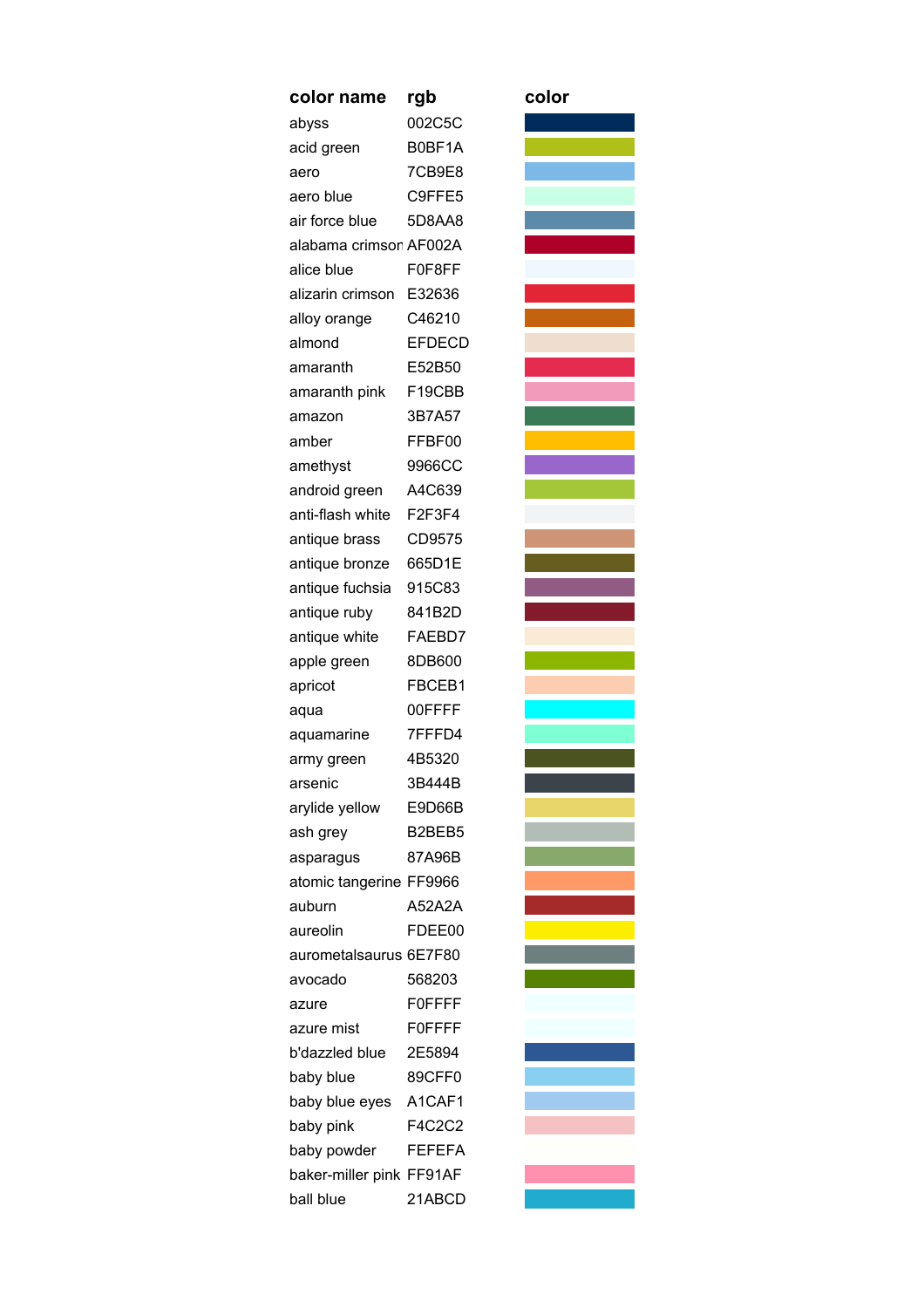| banana mania              | FAE7B5        |
|---------------------------|---------------|
| banana yellow             | <b>FFE135</b> |
| barbie pink               | E0218A        |
| barn red                  | 7C0A02        |
| battleship grey           | 848482        |
| bazaar                    | 98777B        |
| beau blue                 | BCD4E6        |
| beaver                    | 9F8170        |
| beige                     | F5F5DC        |
| big dip o'ruby            | 9C2542        |
| bisque                    | FFE4C4        |
| bistre                    | 3D2B1F        |
| bistre brown              | 967117        |
| bitter lemon              | CAE00D        |
| bitter lime               | BFFF00        |
| bittersweet               | FE6F5E        |
| bittersweet shimr BF4F51  |               |
| black                     | 323232        |
| black bean                | 3D0C02        |
| black leather jacl 253529 |               |
| black olive               | 3B3C36        |
| blanched almond FFEBCD    |               |
| blast-off bronze A57164   |               |
| bleu de france            | 318CE7        |
| blizzard blue             | ACE5EE        |
| blond                     | <b>FAF0BE</b> |
| blue                      | 0086FF        |
| blue bell                 | A2A2D0        |
| blue-gray                 | 669900        |
| blue-green                | 0D98BA        |
| blue-violet               | 8A2BE2        |
| blueberry                 | 4F86F7        |
| bluebonnet                | 1C1CF0        |
| blush                     | <b>DE5D83</b> |
| bole                      | 79443B        |
| bondi blue                | 0095B6        |
| bone                      | E3DAC9        |
| bottle green              | 006A4E        |
| boysenberry               | 873260        |
| brandeis blue             | 0070FF        |
| brass                     | B5A642        |
| brick red                 | CB4154        |
| bright cerulean           | 1DACD6        |
| bright green              | 66FF00        |
| bright lavender           | BF94E4        |
| bright maroon             | C32148        |
|                           |               |

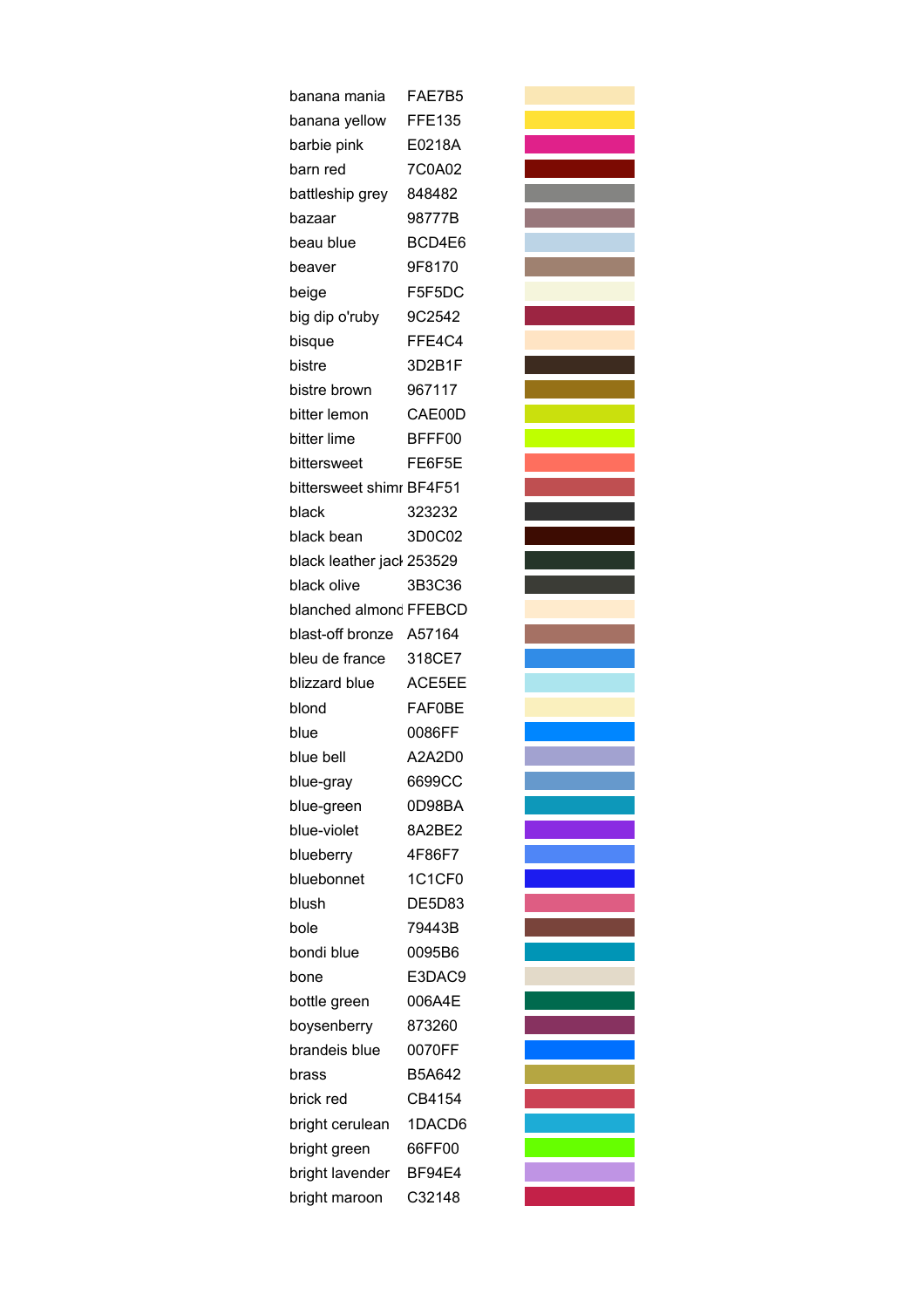| bright navy blue          | 1974D2        |
|---------------------------|---------------|
| bright pink               | FF007F        |
| bright turquoise          | 08E8DE        |
| bright ube                | <b>D19FE8</b> |
| brilliant lavender F4BBFF |               |
| brilliant rose            | FF55A3        |
| brink pink                | <b>FB607F</b> |
| british racing gre 004225 |               |
| bronze                    | CD7F32        |
| bronze yellow             | 737000        |
| brown                     | A25E47        |
| brown sugar               | AF6E4D        |
| brown-nose                | 6B4423        |
| brunswick green           | 1B4D3E        |
| bubble gum                | FFC1CC        |
| bubbles                   | E7FEFF        |
| bud green                 | 7BB661        |
| buff                      | F0DC82        |
| bulgarian rose            | 480607        |
| burgundy                  | 800020        |
| burlywood                 | <b>DEB887</b> |
| burnt orange              | CC5500        |
| burnt sienna              | E97451        |
| burnt umber               | 8A3324        |
| byzantine                 | <b>BD33A4</b> |
| byzantium                 | 702963        |
| cadet                     | 536872        |
| cadet blue                | 5F9EA0        |
| cadet grey                | 91A3B0        |
| cadmium green             | 006B3C        |
| cadmium orange ED872D     |               |
| cadmium red               | E30022        |
| cadmium yellow            | FFF600        |
| cal poly green            | 1E4D2B        |
| cambridge blue            | A3C1AD        |
| camel                     | C19A6B        |
| cameo pink                | <b>EFBBCC</b> |
| camouflage gree 78866B    |               |
| canary yellow             | FFEF00        |
| candy apple red           | FF0800        |
| candy pink                | E4717A        |
| capri                     | 00BFFF        |
| caput mortuum             | 592720        |
| cardinal                  | C41E3A        |
| caribbean green           | 00CC99        |
| carmine                   | 960018        |
|                           |               |

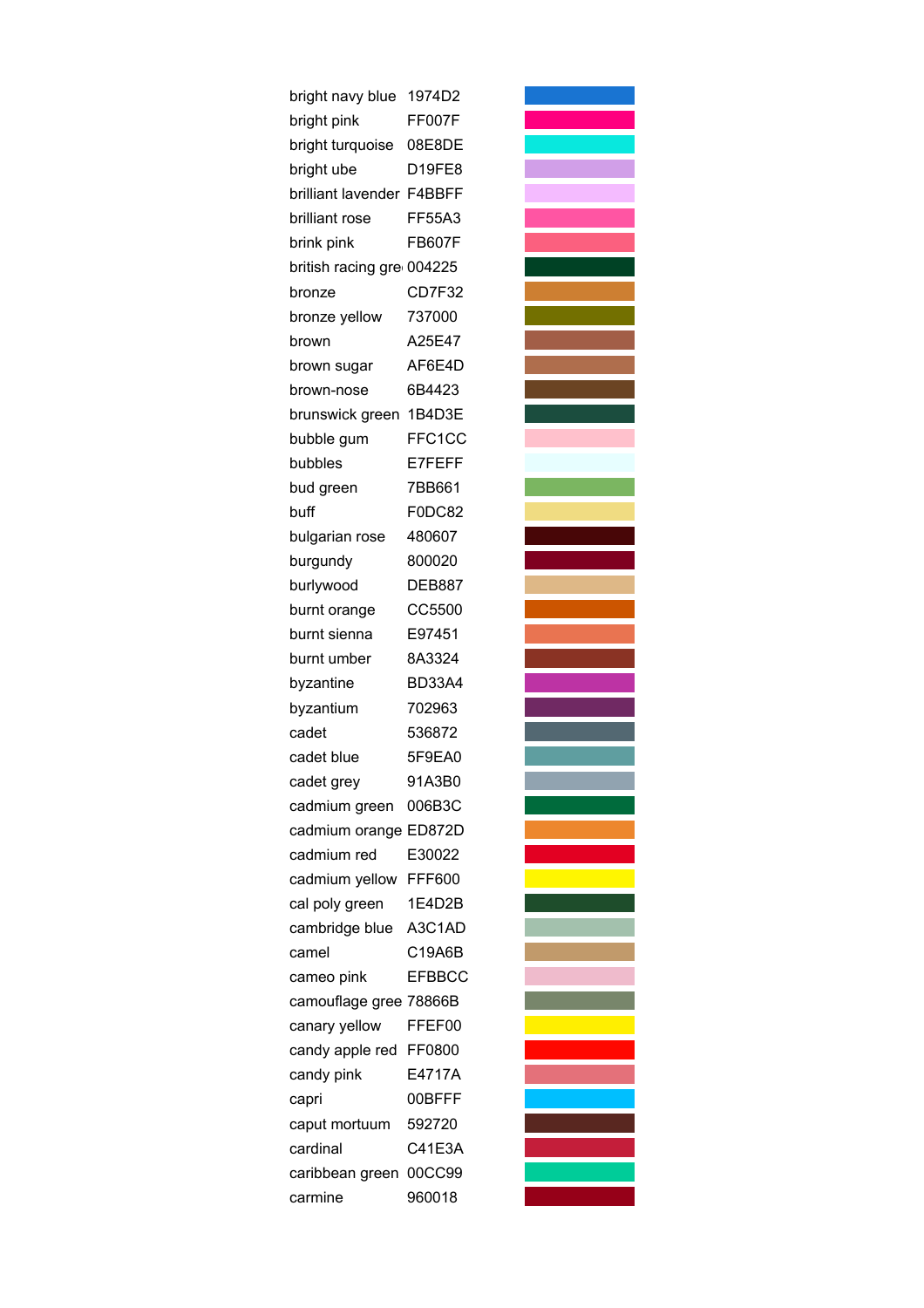| carmine pink            | EB4C42        |
|-------------------------|---------------|
| carmine red             | FF0038        |
| carnation pink          | FFA6C9        |
| carnelian               | <b>B31B1B</b> |
| carolina blue           | 56A0D3        |
| carrot orange           | ED9121        |
| castleton green         | 00563F        |
| catalina blue           | 062A78        |
| catawba                 | 703642        |
| cedar chest             | C95A49        |
| ceil                    | 92A1CF        |
| celadon                 | ACE1AF        |
| celadon blue            | 007BA7        |
| celadon green           | 2F847C        |
| celeste                 | B2FFFF        |
| celestial blue          | 4997D0        |
| cerise                  | DE3163        |
| cerise pink             | EC3B83        |
| cerulean                | 007BA7        |
| cerulean blue           | 2A52BE        |
| cerulean frost          | 6D9BC3        |
| cg blue                 | 007AA5        |
| cg red                  | E03C31        |
| chamoisee               | A0785A        |
| champagne               | F7E7CE        |
| charcoal                | 36454F        |
| charleston green 232B2B |               |
| charm pink              | E68FAC        |
| chartreuse              | 7FFF00        |
| cherry                  | DE3163        |
| cherry blossom p FFB7C5 |               |
| chestnut                | 954535        |
| china pink              | DE6FA1        |
| china rose              | A8516E        |
| chinese red             | <b>AA381E</b> |
| chinese violet          | 856088        |
| chocolate               | D2691E        |
| chocolate brown 7B3F00  |               |
| chrome yellow           | <b>FFA700</b> |
| cinereous               | 98817B        |
| cinnabar                | E34234        |
| cinnamon                | D2691E        |
| citrine                 | E4D00A        |
| citron                  | 9FA91F        |
| claret                  | 7F1734        |
| classic rose            | FBCCE7        |
|                         |               |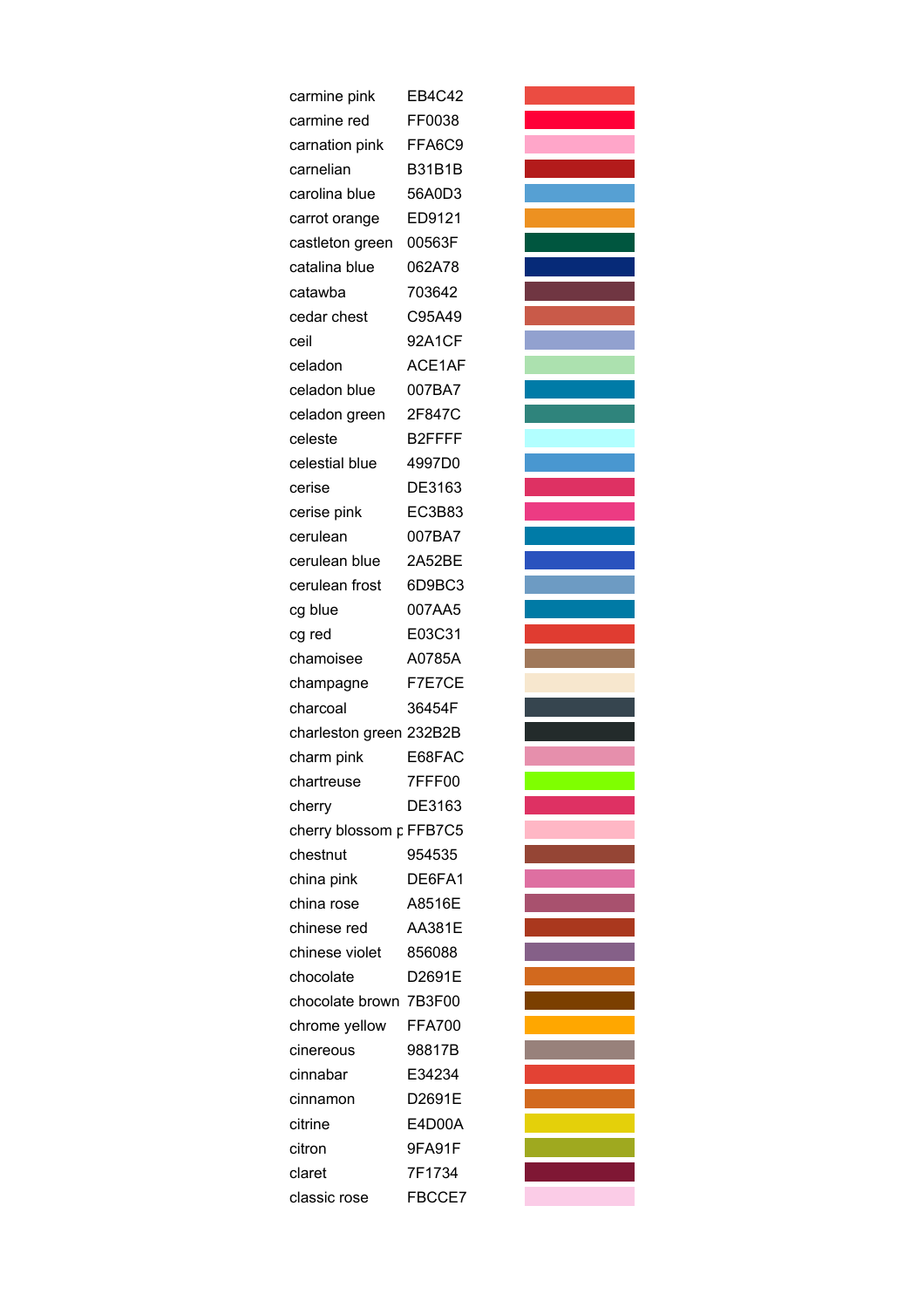| clear                     | <b>FFFFFFF</b> |
|---------------------------|----------------|
| cocoa brown               | D2691E         |
| coconut                   | 965A3E         |
| coffee                    | AE8264         |
| columbia blue             | C4D8E2         |
| congo pink                | F88379         |
| cool black                | 002E63         |
| cool grey                 | 8C92AC         |
| copper                    | B87333         |
| copper penny              | AD6F69         |
| copper red                | CB6D51         |
| copper rose               | 996666         |
| coquelicot                | FF3800         |
| coral                     | <b>FF7F50</b>  |
| coral pink                | F88379         |
| coral red                 | FF4040         |
| cordovan                  | 893F45         |
| corn                      | FBEC5D         |
| cornell red               | <b>B31B1B</b>  |
| cornflower blue           | 6495ED         |
| cornsilk                  | FFF8DC         |
| cosmic latte              | FFF8E7         |
| cotton candy              | FFBCD9         |
| cream                     | FFFDD0         |
| crimson                   | <b>DC143C</b>  |
| crimson glory             | BE0032         |
| cyan                      | 00FFFF         |
| cyber grape               | 58427C         |
| cyber yellow              | <b>FFD300</b>  |
| daffodil                  | FFFF31         |
| dandelion                 | F0E130         |
| dark blue                 | 00008B         |
| dark blue-gray            | 666699         |
| dark brown                | 654321         |
| dark byzantium 5D3954     |                |
| dark candy apple A40000   |                |
| dark cerulean             | 08457E         |
| dark chestnut             | 986960         |
| dark coral                | CD5B45         |
| dark cyan                 | 008B8B         |
| dark electric blue 536878 |                |
| dark goldenrod            | <b>B8860B</b>  |
| dark gray                 | A9A9A9         |
| dark green                | 006400         |
| dark grey                 | A9A9A9         |
| dark imperial blu 00416A  |                |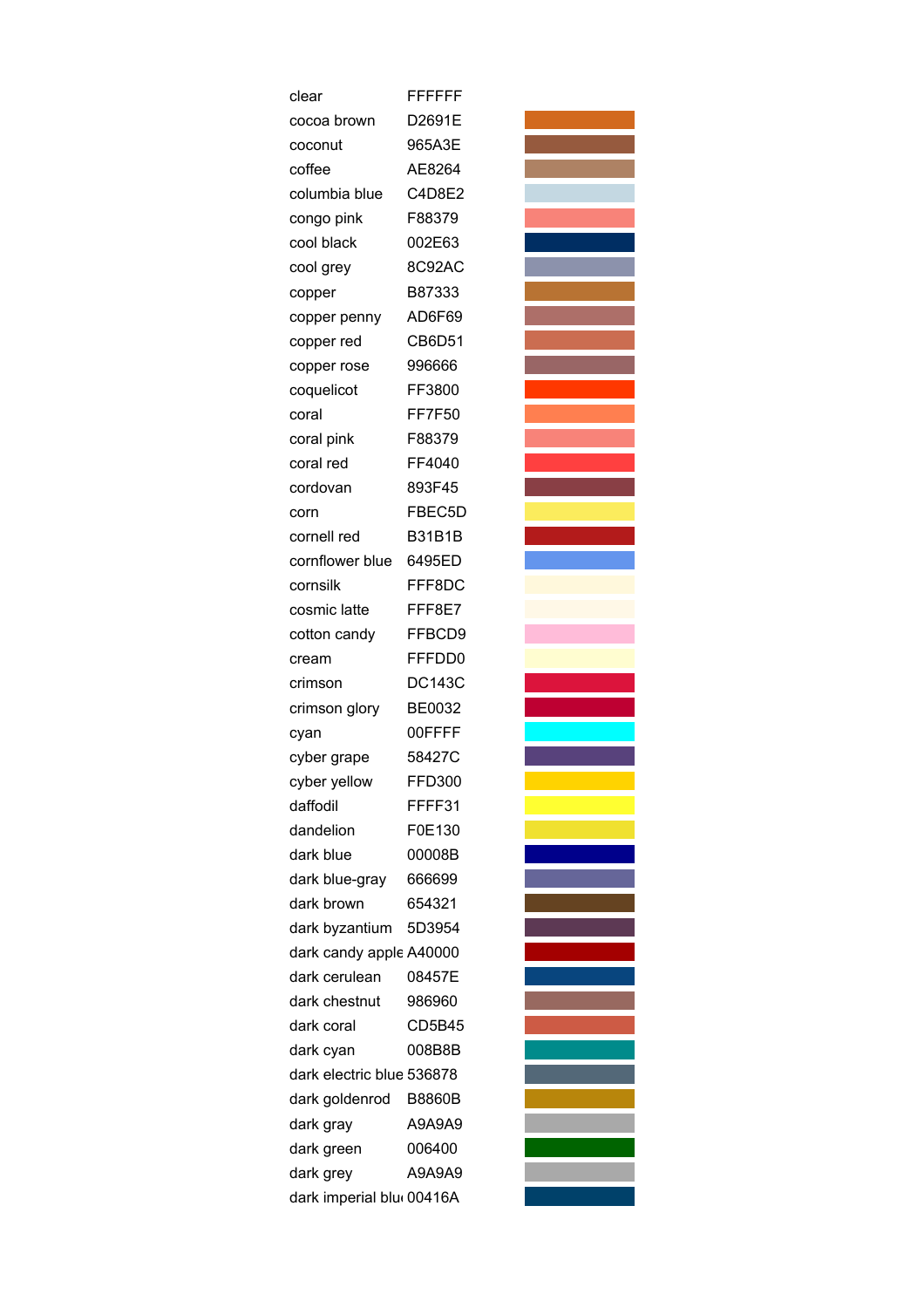dark jungle greer 1A2421 dark khaki BDB76B dark lava 483C32 dark lavender 734F96 dark liver 534B4F dark magenta 8B008B dark midnight blu 003366 dark moss green 4A5D23 dark olive green 556B2F dark orange FF8C00 dark orchid 9932CC dark pastel blue 779ECB dark pastel greer 03C03C dark pastel purple966FD6 dark pastel red C23B22 dark pink E75480 dark powder blue 003399 dark purple 301934 dark raspberry 872657 dark red 8B0000 dark salmon E9967A dark scarlet 560319 dark sea green 8FBC8F dark sienna 3C1414 dark sky blue 8CBED6 dark slate blue 483D8B dark slate gray 2F4F4F dark spring greer 177245 dark tan 918151 dark tangerine FFA812 dark taupe 483C32 dark terra cotta CC4E5C dark turquoise 00CED1 dark vanilla D1BEA8 dark violet 9400D3 dark yellow 9B870C dartmouth green 00703C davy's grey 555555 debian red D70A53 deep carmine A9203E deep carmine pir EF3038 deep carrot orang E9692C deep cerise DA3287 deep champagne FAD6A5 deep chestnut B94E48 deep coffee 704241

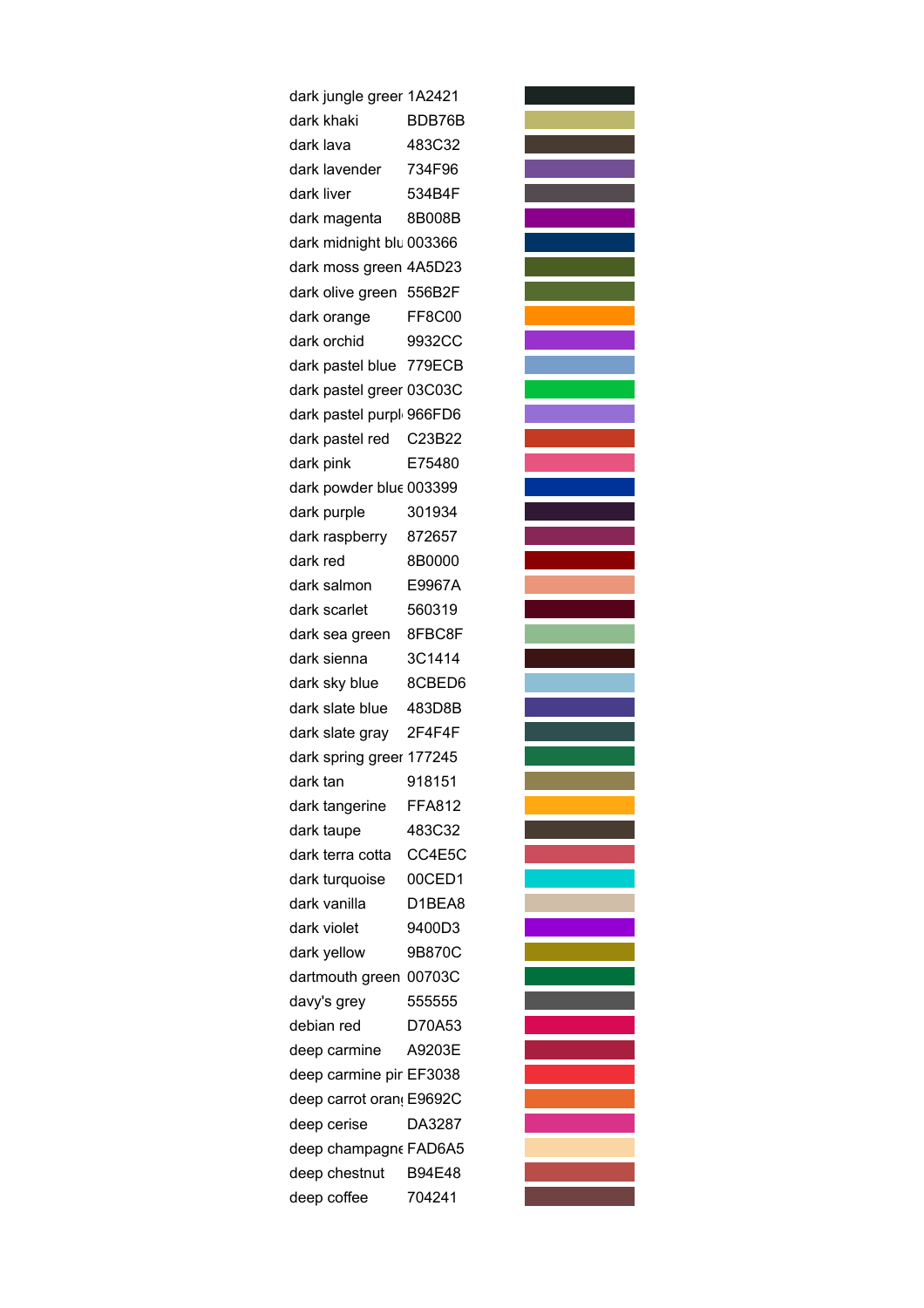| deep fuchsia            | C154C1        |
|-------------------------|---------------|
| deep jungle gree 004B49 |               |
| deep lemon              | <b>F5C71A</b> |
| deep lilac              | 9955BB        |
| deep magenta            | <b>CC00CC</b> |
| deep mauve              | D473D4        |
| deep moss greer 355E3B  |               |
| deep peach              | FFCBA4        |
| deep pink               | FF1493        |
| deep ruby               | 843F5B        |
| deep saffron            | FF9933        |
| deep sky blue           | 00BFFF        |
| deep space sparl 4A646C |               |
| deep taupe              | 7E5E60        |
| deep tuscan red         | 66424D        |
| deer                    | BA8759        |
| denim                   | 1560BD        |
| denim blue              | 2243B6        |
| desert                  | C19A6B        |
| desert sand             | EDC9AF        |
| desire                  | EA3C53        |
| diamond                 | B9F2FF        |
| dim gray                | 696969        |
| dirt                    | 9B7653        |
| dodger blue             | 1E90FF        |
| dogwood rose            | D71868        |
| dollar bill             | 85BB65        |
| donkey brown            | 664C28        |
| drab                    | 967117        |
| duke blue               | 00009C        |
| dust storm              | E5CCC9        |
| dutch white             | <b>EFDFBB</b> |
| earth yellow            | E1A95F        |
| ebony                   | 555D50        |
|                         | C2B280        |
| ecru                    | 614051        |
| eggplant<br>eggshell    | F0EAD6        |
|                         | 1034A6        |
| egyptian blue           |               |
| electric blue           | 7DF9FF        |
| electric crimson        | FF003F        |
| electric cyan           | 00FFFF        |
| electric green          | 00FF00        |
| electric indigo         | 6F00FF        |
| electric lavender       | F4BBFF        |
| electric lime           | CCFF00        |
| electric purple         | BF00FF        |

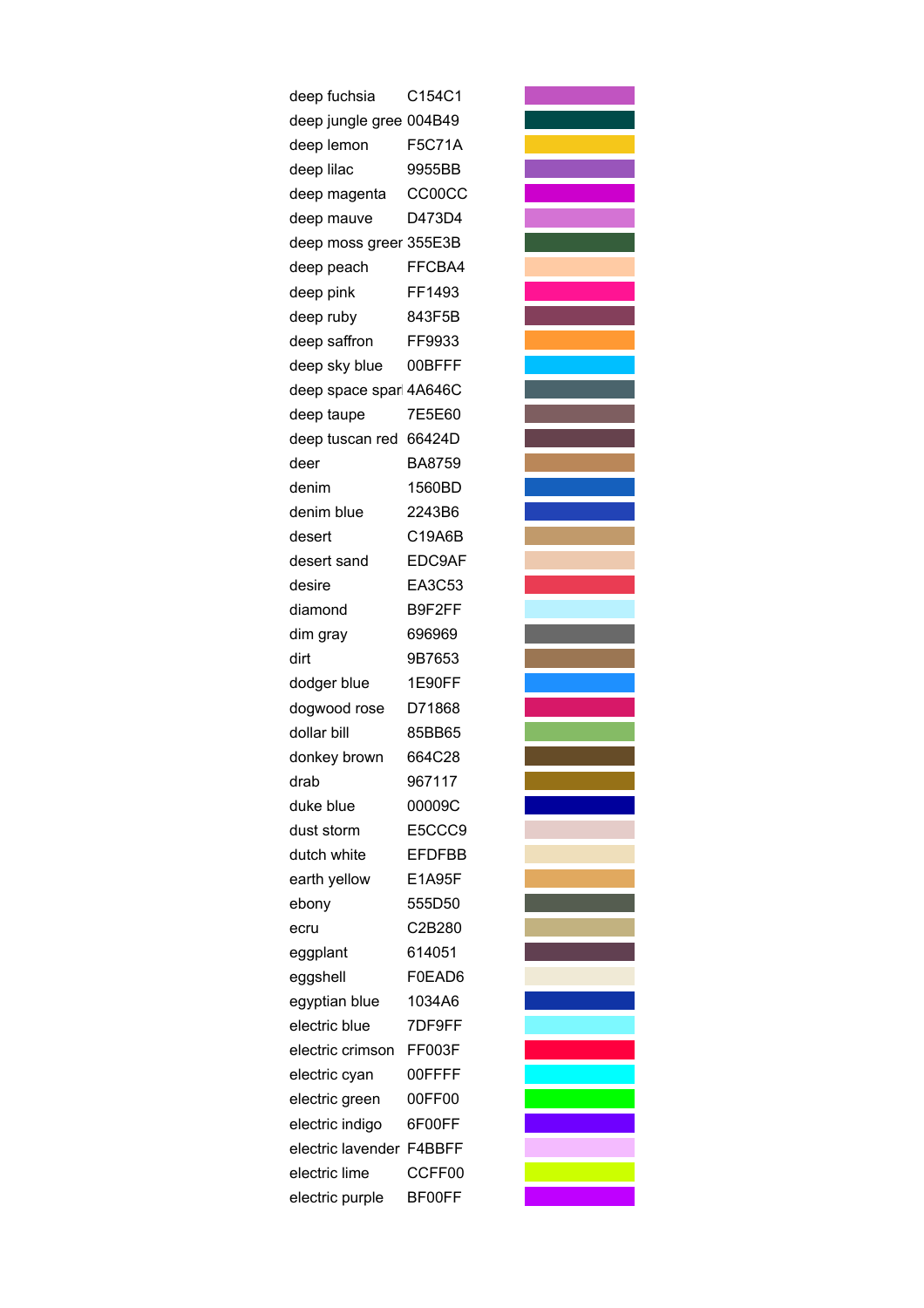| electric ultramarii 3F00FF |               |
|----------------------------|---------------|
| electric violet            | 8F00FF        |
| electric yellow            | FFFF33        |
| emerald                    | 50C878        |
| eminence                   | 6C3082        |
| english green              | 1B4D3E        |
| english lavender           | B48395        |
| english red                | AB4B52        |
| english violet             | 563C5C        |
| eton blue                  | 96C8A2        |
| eucalyptus                 | 44D7A8        |
| fallow                     | C19A6B        |
| falu red                   | 801818        |
| fandango                   | B53389        |
| fandango pink              | DE5285        |
| fashion fuchsia            | F400A1        |
| fawn                       | E5AA70        |
| feldgrau                   | 4D5D53        |
| feldspar                   | FDD5B1        |
| fern green                 | 4F7942        |
| ferrari red                | FF2800        |
| field drab                 | 6C541E        |
| fire engine red            | CE2029        |
| firebrick                  | B22222        |
| flame                      | E25822        |
| flamingo pink              | FC8EAC        |
| flattery                   | 6B4423        |
| flavescent                 | <b>F7E98E</b> |
| flax                       | EEDC82        |
| flirt                      | A2006D        |
| floral white               | FFFAF0        |
| fluorescent oranç FFBF00   |               |
| fluorescent pink FF1493    |               |
| fluorescent yellov CCFF00  |               |
| folly                      | FF004F        |
| forest camouflag 228B22    |               |
| forest green               | 228B22        |
| french beige               | A67B5B        |
| french bistre              | 856D4D        |
| french blue                | 0072BB        |
| french lilac               | 86608E        |
| french lime                | 9EFD38        |
| french mauve               | D473D4        |
| french puce                | 4E1609        |
| french raspberry C72C48    |               |
| french rose                | F64A8A        |
|                            |               |

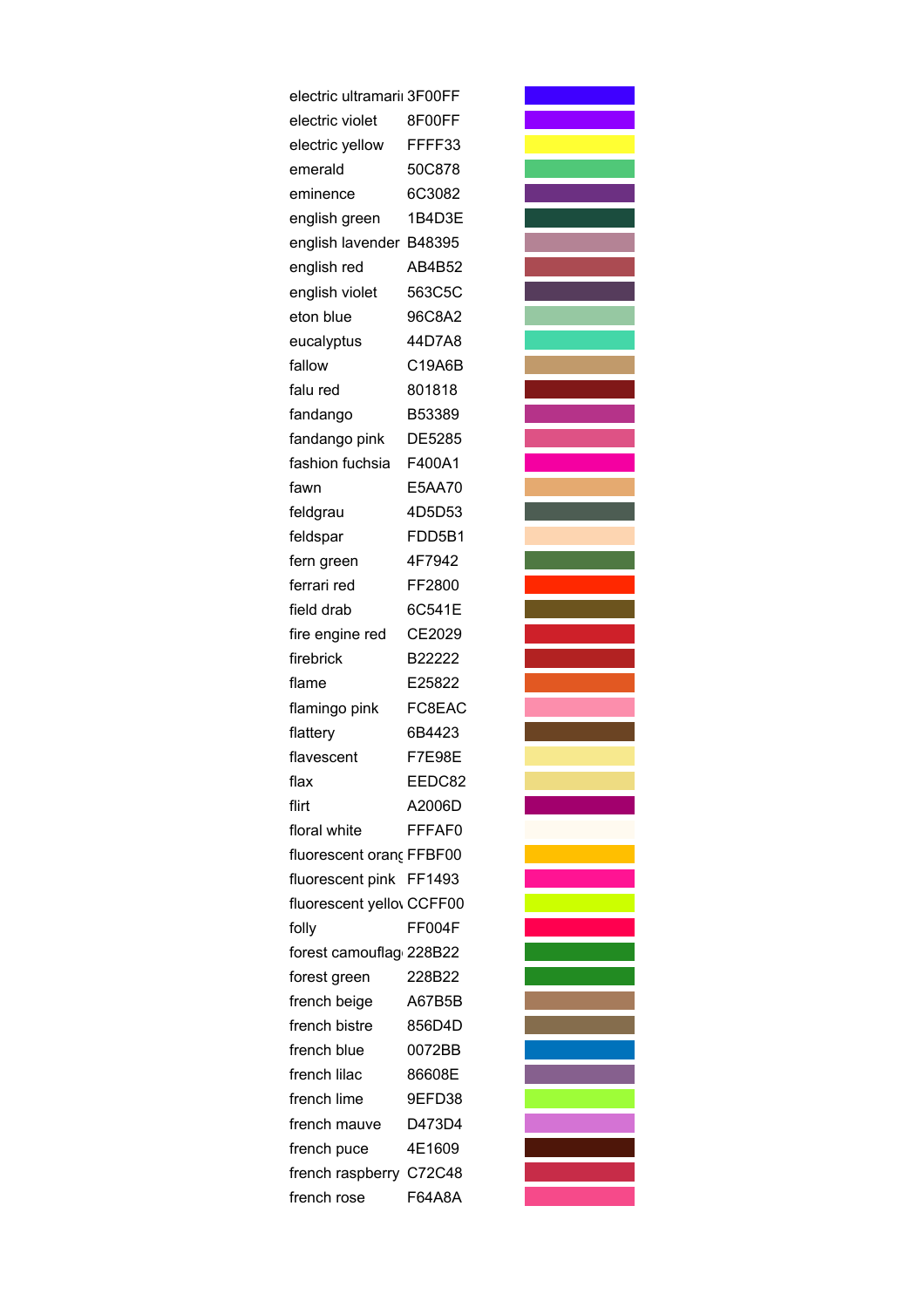| french sky blue         | 77B5FE        |
|-------------------------|---------------|
| french wine             | AC1E44        |
| fresh air               | A6E7FF        |
| fuchsia                 | FF00FF        |
| fuchsia pink            | FF77FF        |
| fuchsia rose            | C74375        |
| fulvous                 | E48400        |
| fushcia                 | FF00FF        |
| fuzzy wuzzy             | CC6666        |
| gainsboro               | <b>DCDCDC</b> |
| gamboge                 | E49B0F        |
| generic viridian        | 007F66        |
| ghost white             | F8F8FF        |
| giants orange           | FE5A1D        |
| ginger                  | B06500        |
| glaucous                | 6082B6        |
| glitter                 | E6E8FA        |
| gold                    | FFD700        |
| golden                  | <b>FED700</b> |
| golden brown            | 996515        |
| golden poppy            | <b>FCC200</b> |
| golden yellow           | FFDF00        |
| goldenrod               | DAA520        |
| granny smith apr A8E4A0 |               |
| grape                   | 6F2DA8        |
| gray                    | <b>E7E7E7</b> |
| gray-asparagus          | 465945        |
| gray-blue               | 8C92AC        |
| green                   | 35B630        |
| green-yellow            | ADFF2F        |
| grey                    | <b>E7E7E7</b> |
| grullo                  | A99A86        |
| guppie green            | 00FF7F        |
| han blue                | 446CCF        |
| han purple              | 5218FA        |
| hansa yellow            | E9D66B        |
| harlequin               | 3FFF00        |
| harvard crimson         | C90016        |
| harvest gold            | DA9100        |
| heart gold              | 808000        |
| heliotrope              | DF73FF        |
| hollywood cerise F400A1 |               |
| honeydew                | F0FFF0        |
| honolulu blue           | 006DB0        |
| hot magenta             | FF1DCE        |
| hot pink                | FF69B4        |

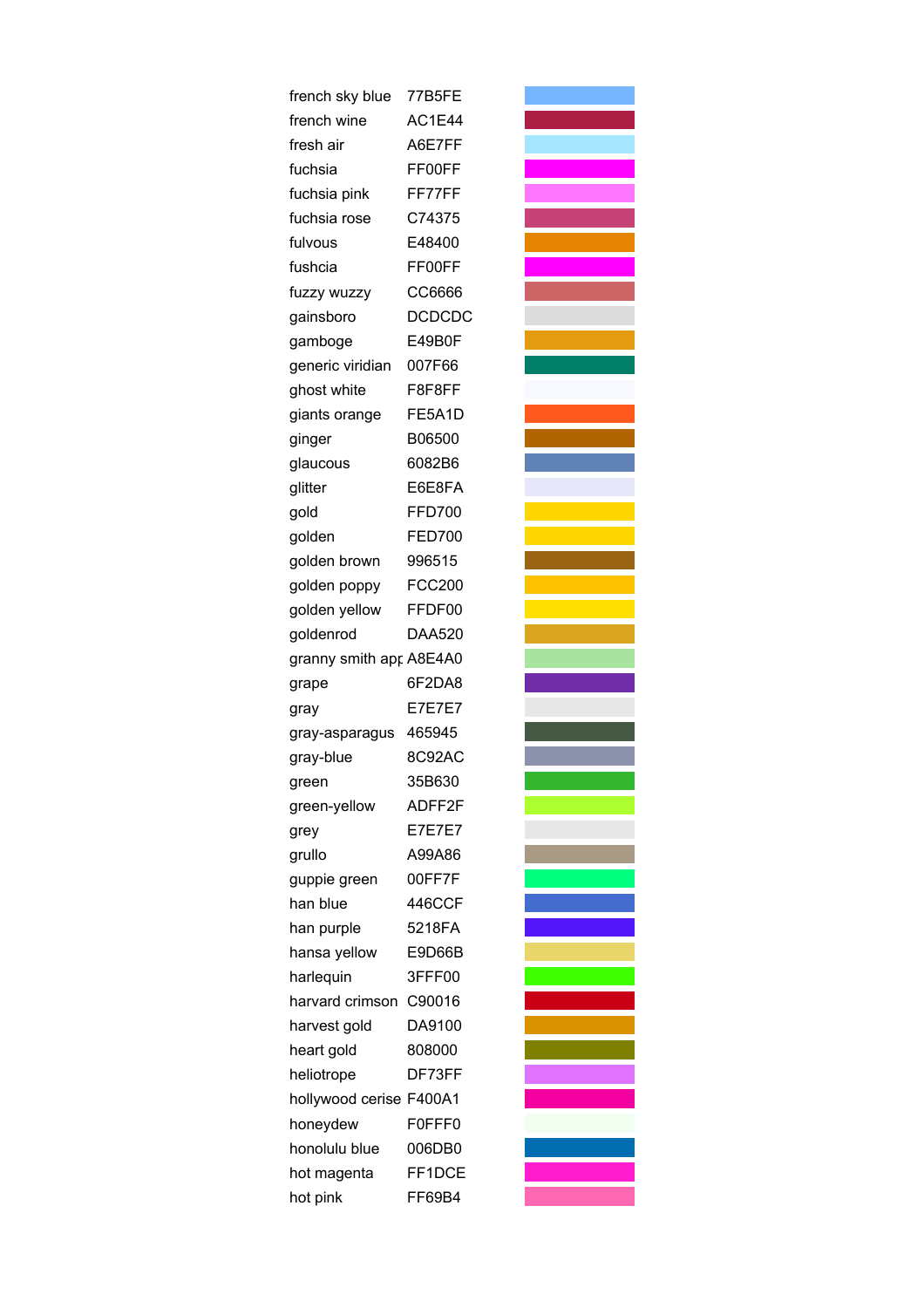| hunter green             | 355E3B        |
|--------------------------|---------------|
| iceberg                  | 71A6D2        |
| icterine                 | FCF75E        |
| illuminating emer 319177 |               |
| imperial                 | 602F6B        |
| imperial blue            | 002395        |
| imperial purple          | 66023C        |
| imperial red             | ED2939        |
| inchworm                 | B2EC5D        |
| independence             | 4C516D        |
| india green              | 138808        |
| indian red               | CD5C5C        |
| indian yellow            | E3A857        |
| indigo                   | 4B0082        |
| indigo dye               | 091F92        |
| iris                     | 5A4FCF        |
| irresistible             | <b>B3446C</b> |
| isabelline               | F4F0EC        |
| islamic green            | 009000        |
| italian sky blue         | B2FFFF        |
| ivory                    | FFFFF0        |
| jade                     | 00A86B        |
| japanese indigo          | 264348        |
| japanese violet          | 5B3256        |
| jasmine                  | F8DE7E        |
| jasper                   | D73B3E        |
| jazzberry jam            | A50B5E        |
| jelly bean               | <b>DA614E</b> |
| jet                      | 343434        |
| jonquil                  | <b>F4CA16</b> |
| june bud                 | BDDA57        |
| jungle green             | 29AB87        |
| kelly green              | 4CBB17        |
| kenyan copper            | 7C1C05        |
| keppel                   | 3AB09E        |
| khaki                    | <b>F0E68C</b> |
| kobe                     | 882D17        |
| kobi                     | E79FC4        |
| kombu green              | 354230        |
| ku crimson               | E8000D        |
| la salle green           | 087830        |
| lake blue                | 025F9A        |
| languid lavender D6CADD  |               |
| lapis lazuli             | 26619C        |
| laser lemon              | FFFF66        |
| laurel green             | A9BA9D        |

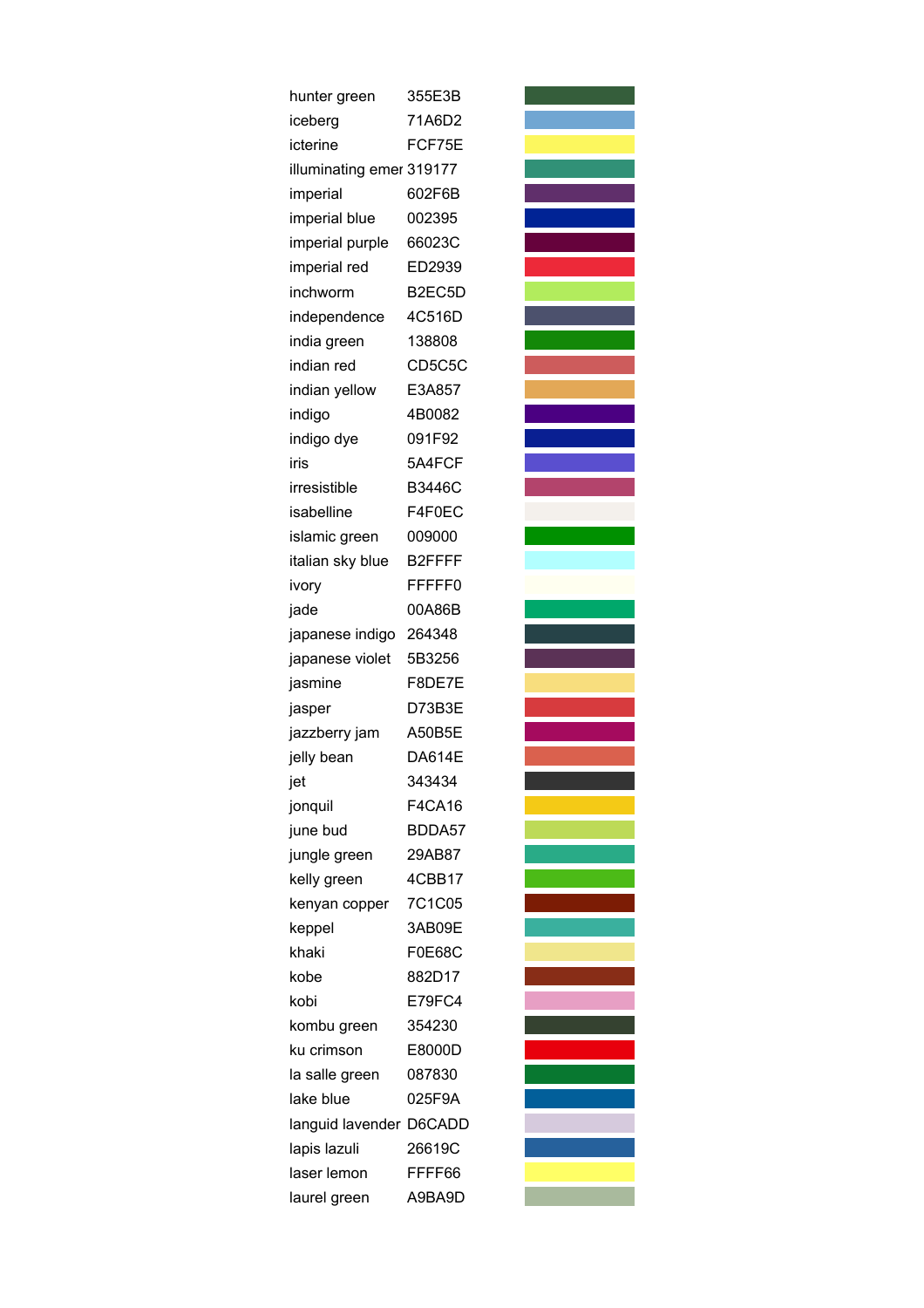| lava                                     | CF1020        |
|------------------------------------------|---------------|
| lavender                                 | E6E6FA        |
| lavender blue                            | <b>CCCCFF</b> |
| lavender blush                           | FFF0F5        |
| lavender gray                            | C4C3D0        |
| lavender indigo                          | 9457EB        |
| lavender magent                          | EE82EE        |
| lavender mist                            | E6E6FA        |
| lavender pink                            | FBAED2        |
| lavender purple                          | 967BB6        |
| lavender rose                            | FBA0E3        |
| lawn green                               | <b>7CFC00</b> |
| lemon                                    | FFF700        |
| lemon chiffon                            | <b>FFFACD</b> |
| lemon curry                              | CCA01D        |
| lemon glacier                            | FDFF00        |
| lemon lime                               | E3FF00        |
| lemon meringue                           | F6EABE        |
| lemon yellow                             | FFF44F        |
| liberty                                  | 545AA7        |
| licorice                                 | 1A1110        |
| light apricot                            | FDD5B1        |
| light blue                               | ADD8E6        |
| light brown                              | <b>B5651D</b> |
| light carmine pinl E66771                |               |
| light coral                              | F08080        |
| light cornflower b 93CCEA                |               |
| light crimson                            | F56991        |
| light cyan                               | F0FFFF        |
| light fuchsia pink F984EF                |               |
| light goldenrod y FAFAD2                 |               |
| light gray                               | D3D3D3        |
| light green                              | 90EE90        |
| light grey                               | D3D3D3        |
| light khaki                              | <b>F0E68C</b> |
| light medium orcl D39BCB                 |               |
| light moss green ADDFAD                  |               |
| light orchid                             | E6A8D7        |
| light pastel purple B19CD9               |               |
| light pink                               | FFB6C1        |
| light purple                             | C7B5E9        |
| light red ochre                          | E97451        |
|                                          | FFA07A        |
|                                          |               |
| light sea green                          | 20B2AA        |
| light sky blue                           | 87CEFA        |
| light salmon<br>light salmon pink FF9999 |               |
|                                          |               |
|                                          |               |

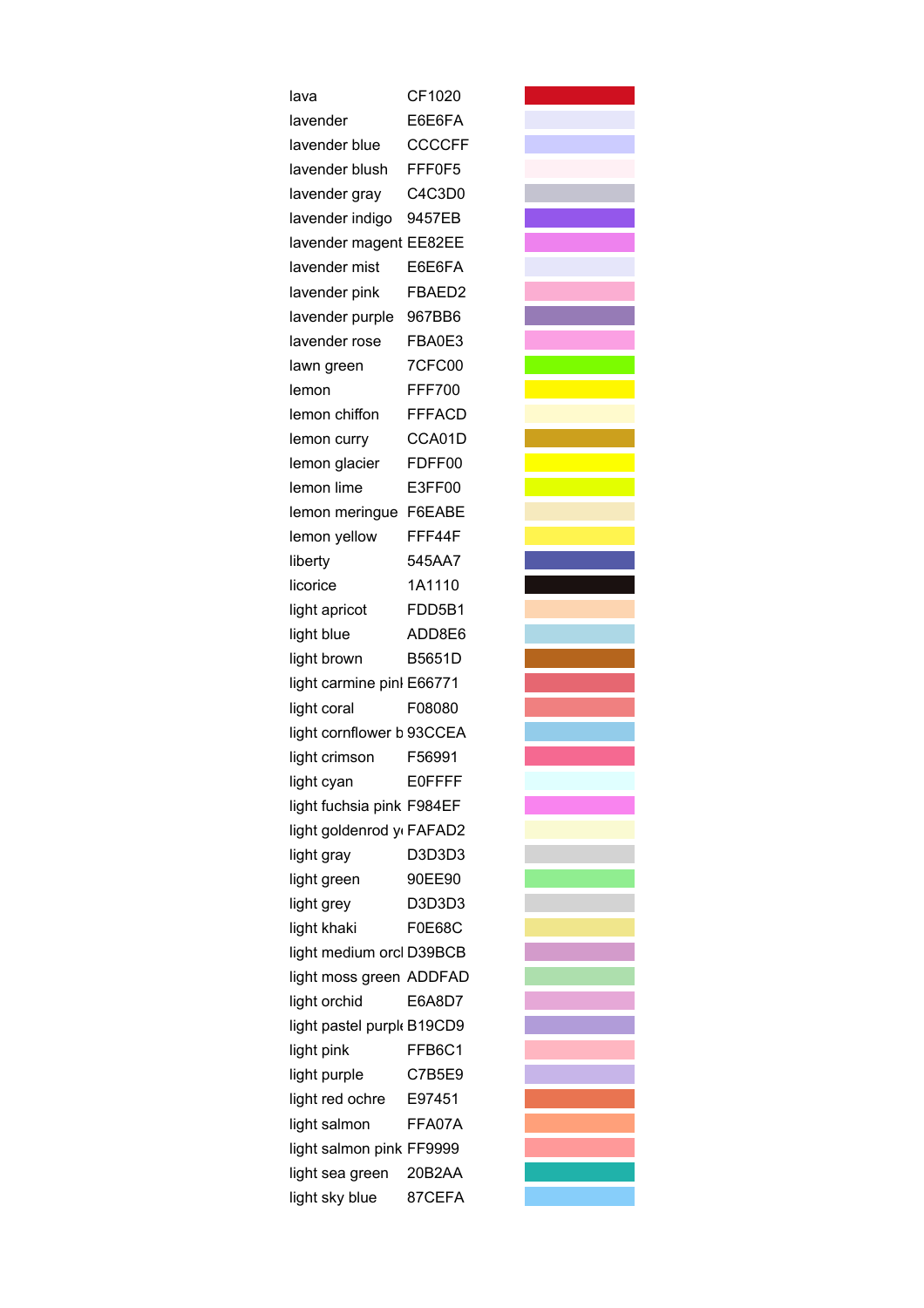| light slate gray                   | 778899        |
|------------------------------------|---------------|
| light steel blue                   | B0C4DE        |
| light taupe                        | <b>B38B6D</b> |
| light thulian pink                 | E68FAC        |
| light yellow                       | FFFFE0        |
| lilac                              | <b>C8A2C8</b> |
| lime                               | 00FF00        |
| lime green                         | 32CD32        |
| limerick                           | 9DC209        |
| lincoln green                      | 195905        |
| linen                              | FAF0E6        |
| lion                               | C19A6B        |
| little boy blue                    | 6CA0DC        |
| liver                              | 674C47        |
| liver chestnut                     | 987456        |
| livid                              | 6699CC        |
| lumber                             | FFE4CD        |
| lust                               | E62020        |
| magenta                            | FF00FF        |
| magenta haze                       | 9F4576        |
| magic mint                         | AAF0D1        |
| magnolia                           | F8F4FF        |
| mahogany                           | C04000        |
| maize                              | FBEC5D        |
| majorelle blue                     | 6050DC        |
| malachite                          | 0BDA51        |
| manatee                            | 979AAA        |
| mango tango                        | FF8243        |
| mantis                             | 74C365        |
| mardi gras                         | 880085        |
| maroon                             | B03060        |
| mauve                              | E0B0FF        |
| mauve taupe                        | 915F6D        |
| mauvelous                          | EF98AA        |
| may green                          | 4C9141        |
| maya blue                          | 73C2FB        |
| meat brown                         | E5B73B        |
| medium aquama 66CDAA               |               |
| medium blue                        | 0000CD        |
| medium candy a <sub>l</sub> E2062C |               |
| medium carmine AF4035              |               |
| medium champa F3E5AB               |               |
| medium electric I 035096           |               |
| medium jungle gi 1C352D            |               |
| medium lavendei DDA0DD             |               |
| medium orchid                      | <b>BA55D3</b> |
|                                    |               |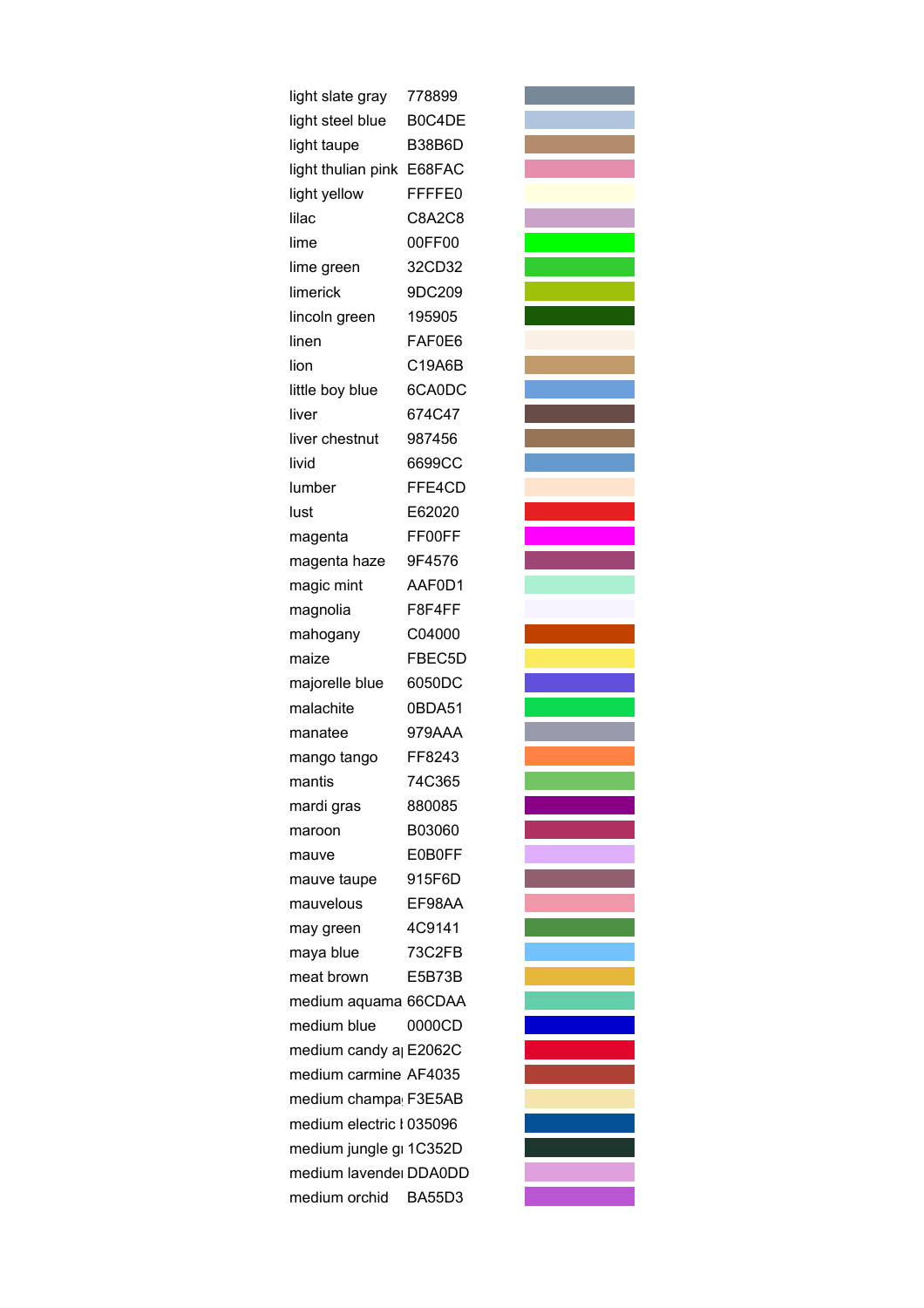medium persian  $0067A5$ medium purple 9370DB medium red-viole BB3385 medium ruby AA4069 medium sea gree 3CB371 medium sky blue 80DAEB medium slate blu 7B68EE medium spring b C9DC87 medium spring groof A9A medium taupe 674C47 medium turquois 48D1CC medium tuscan r 79443B medium vermilior D9603B medium violet-re C71585 mellow apricot F8B878 mellow yellow F8DE7E melon FDBCB4 metallic seaweec 0A7E8C metallic sunburst 9C7C38 mexican pink E4007C midnight 702670 midnight blue 191970 midnight green 004953 mikado yellow FFC40C mint 3EB489 mint cream F5FFFA mint green 98FF98 misty rose FFE4E1 moccasin FFE4B5 mode beige 967117 moonstone blue 73A9C2 mordant red 19 AE0C00 moss green 8A9A5B mountain meado 30BA8F mountbatten pink997A8D msu green 18453B mughal green 306030 mulberry C54B8C mustard FFDB58 myrtle green 317873 nadeshiko pink F6ADC6 napier green 2A8000 naples yellow FADA5E navajo white FFDEAD navy 000080 navy blue 0D77B6

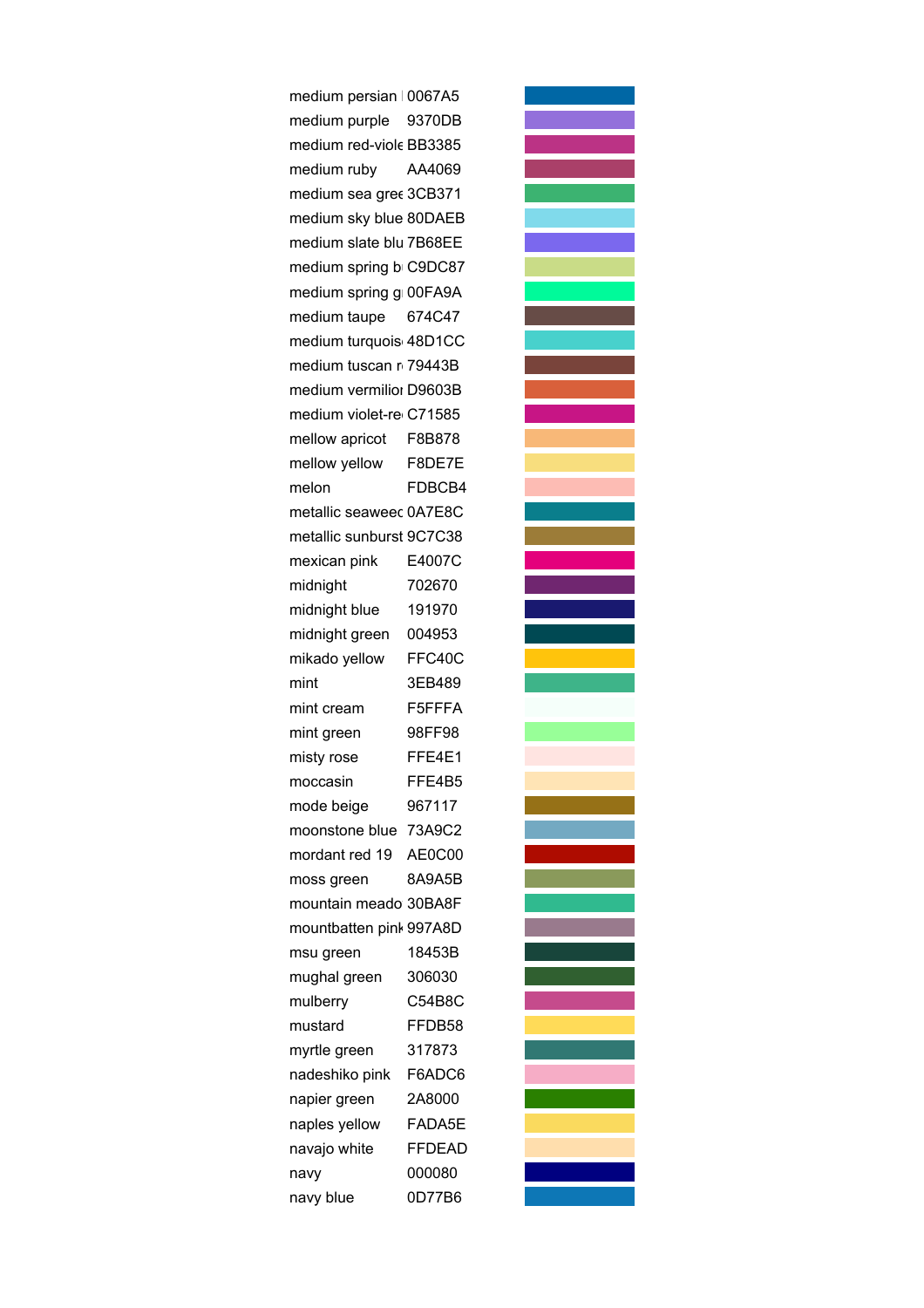| navy purple              | 9457EB        |
|--------------------------|---------------|
| neon carrot              | <b>FFA343</b> |
| neon fuchsia             | FE4164        |
| neon green               | 39FF14        |
| new car                  | 214FC6        |
| new york pink            | D7837F        |
| non-photo blue           | A4DDED        |
| north texas greer 059033 |               |
| nude                     | E4C7C3        |
| nyanza                   | E9FFDB        |
| ocean blue               | 4F42B5        |
| ochre                    | CC7722        |
| office green             | 008000        |
| old burgundy             | 44302E        |
| old gold                 | CFB53B        |
| old lace                 | FDF5E6        |
| old lavender             | 796878        |
| old mauve                | 673147        |
| old moss green           | 867E36        |
| old rose                 | C08081        |
| old silver               | 848482        |
| olive                    | 808000        |
| olive drab               | 6B8E23        |
| olivine                  | 9AB973        |
| onyx                     | 353839        |
| opera mauve              | <b>B784A7</b> |
| orange                   | <b>FFA500</b> |
| orange peel              | FF9F00        |
| orange-red               | FF4500        |
| orchid                   | DA70D6        |
| orchid pink              | F2BDCD        |
| orioles orange           | FB4F14        |
| otter brown              | 654321        |
| ou crimson red           | 990000        |
| outer space              | 414A4C        |
| outrageous oran FF6E4A   |               |
| oxford blue              | 002147        |
| pakistan green           | 006600        |
| palatinate blue          | 273BE2        |
| palatinate purple 682860 |               |
| pale aqua                | BCD4E6        |
| pale blue                | <b>AFEEEE</b> |
| pale brown               | 987654        |
| pale carmine             | AF4035        |
| pale cerulean            | 9BC4E2        |
| pale chestnut            | <b>DDADAF</b> |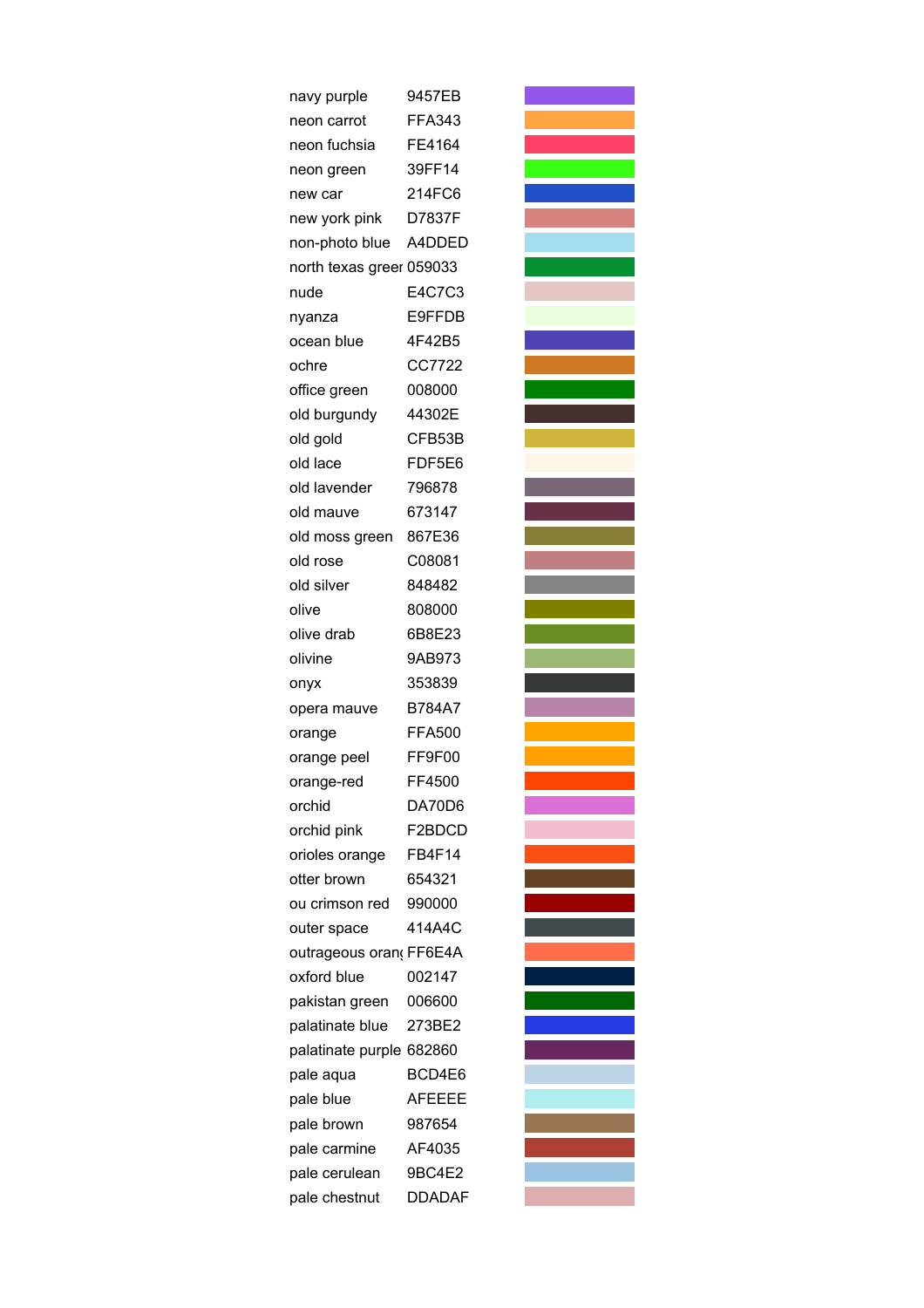| pale copper               | DA8A67        |
|---------------------------|---------------|
| pale cornflower b ABCDEF  |               |
| pale gold                 | E6BE8A        |
| pale goldenrod            | EEE8AA        |
| pale green                | 98FB98        |
| pale lavender             | <b>DCD0FF</b> |
| pale magenta              | F984E5        |
| pale pink                 | FADADD        |
| pale plum                 | DDA0DD        |
| pale red-violet           | DB7093        |
| pale robin egg bli 96DED1 |               |
| pale silver               | C9C0BB        |
| pale spring bud           | <b>ECEBDD</b> |
| pale taupe                | <b>BC987E</b> |
| pale turquoise            | <b>AFEEEE</b> |
| pale violet-red           | DB7093        |
| pansy purple              | 78184A        |
| paolo veronese c 009B7D   |               |
| papaya whip               | FFEFD5        |
| paris green               | 50C878        |
| pastel blue               | AEC6CF        |
| pastel brown              | 836953        |
| pastel gray               | CFCFC4        |
| pastel green              | 77DD77        |
| pastel magenta            | F49AC2        |
| pastel orange             | <b>FFB347</b> |
| pastel pink               | DEA5A4        |
| pastel purple             | B39EB5        |
| pastel red                | FF6961        |
| pastel violet             | <b>CB99C9</b> |
| pastel yellow             | FDFD96        |
| patriarch                 | 800080        |
| payne's grey              | 536878        |
| peach                     | FFE5B4        |
| peach puff                | FFDAB9        |
| peach-orange              | FFCC99        |
| peach-yellow              | <b>FADFAD</b> |
| pear                      | D1E231        |
| pearl                     | EAE0C8        |
| pearl aqua                | 88D8C0        |
| pearly purple             | B768A2        |
| peridot                   | E6E200        |
| periwinkle                | <b>CCCCFF</b> |
| persian blue              | 1C39BB        |
| persian green             | 00A693        |
| persian indigo            | 32127A        |

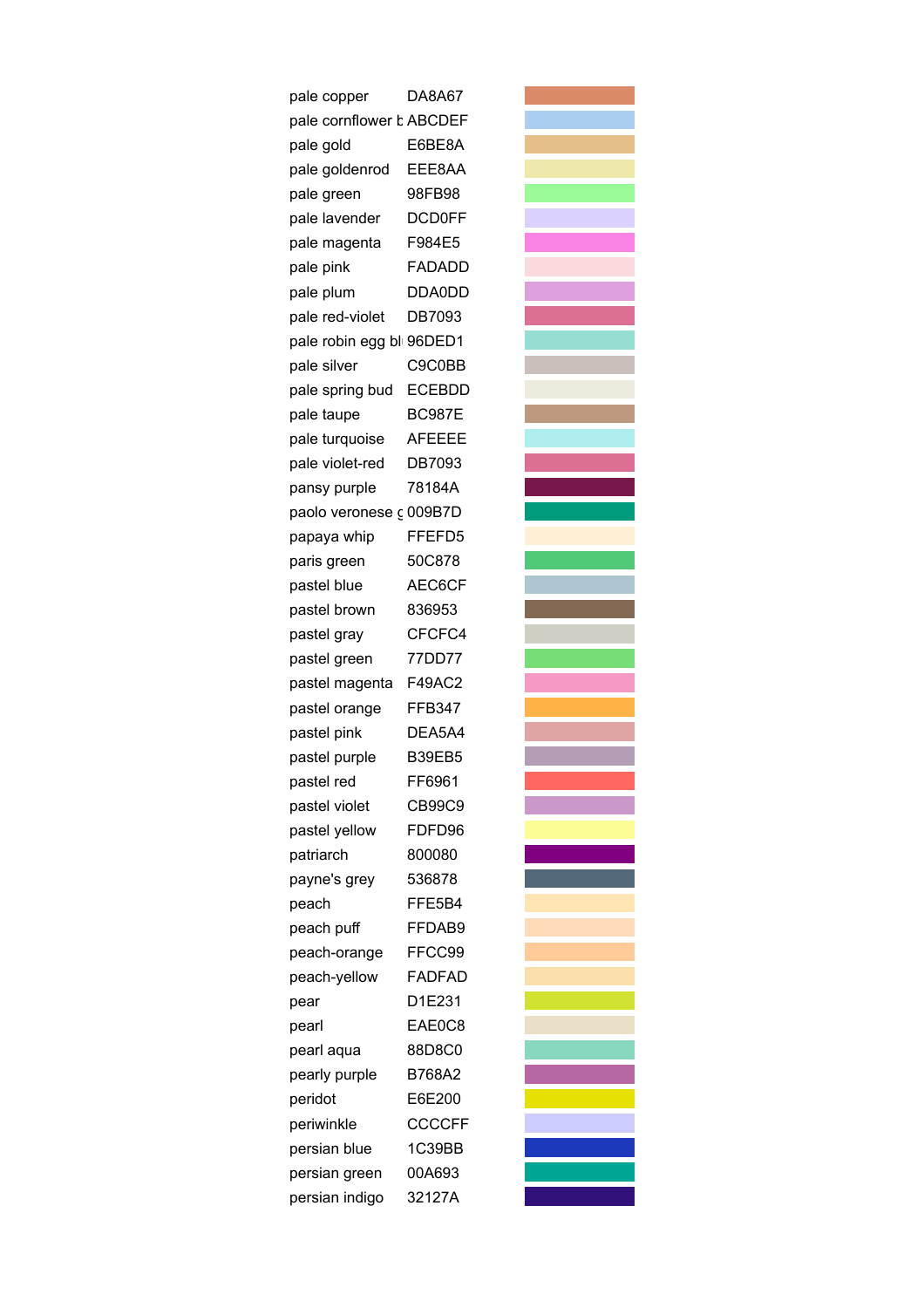| persian orange           | D99058        |
|--------------------------|---------------|
| persian pink             | F77FBE        |
| persian plum             | 701C1C        |
| persian red              | CC3333        |
| persian rose             | <b>FE28A2</b> |
| persimmon                | EC5800        |
| peru                     | <b>CD853F</b> |
| phlox                    | DF00FF        |
| phthalo blue             | 000F89        |
| phthalo green            | 123524        |
| pictorial carmine C30B4E |               |
| piggy pink               | FDDDE6        |
| pine green               | 01796F        |
| pink                     | <b>FFC0CB</b> |
| pink lace                | FFDDF4        |
| pink lavender            | D8B2D1        |
| pink pearl               | E7ACCF        |
| pink sherbet             | F78FA7        |
| pink-orange              | FF9966        |
| pistachio                | 93C572        |
| platinum                 | E5E4E2        |
| plum                     | DDA0DD        |
| popstar                  | <b>BE4F62</b> |
| portland orange          | FF5A36        |
| powder blue              | B0E0E6        |
| princeton orange F58025  |               |
| prune                    | 701C1C        |
| prussian blue            | 003153        |
| psychedelic purp DF00FF  |               |
| puce                     | CC8899        |
| puce red                 | 722F37        |
| pumpkin                  | FF7518        |
| purple                   | <b>BB6AEE</b> |
| purple heart             | 69359C        |
| purple mountain          | 9678B6        |
| purple navy              | 4E5180        |
| purple pizzazz           | FE4EDA        |
| purple taupe             | 50404D        |
| purpureus                | 9A4EAE        |
| quartz                   | 51484F        |
| queen blue               | 436B95        |
| queen pink               | E8CCD7        |
| rackley                  | 5D8AA8        |
| radical red              | <b>FF355E</b> |
| rajah                    | FBAB60        |
| raspberry                | E30B5D        |

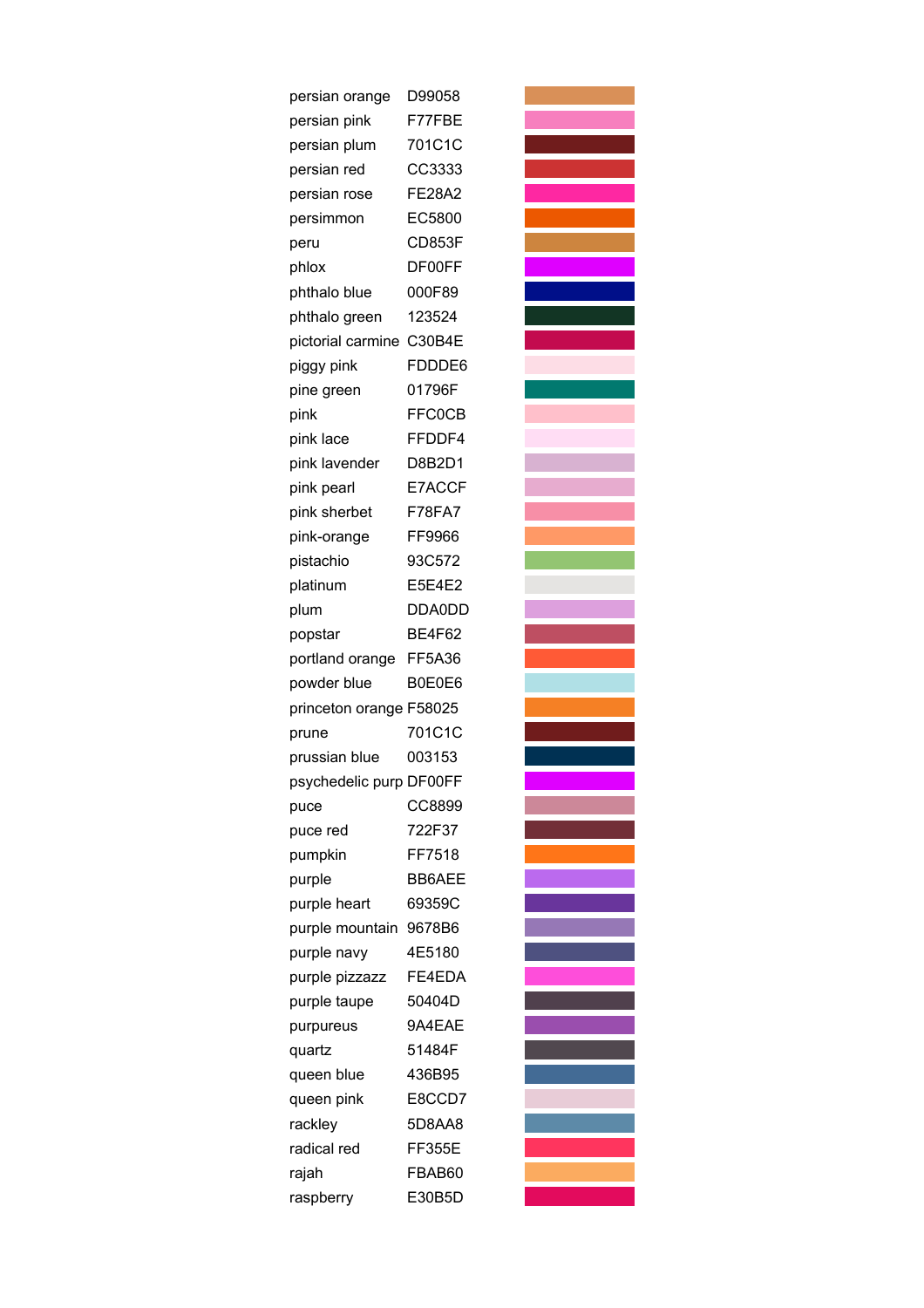| raspberry glace             | 915F6D        |
|-----------------------------|---------------|
| raspberry pink              | E25098        |
| raspberry rose              | <b>B3446C</b> |
| raw umber                   | 826644        |
| razzle dazzle ros FF33CC    |               |
| razzmatazz                  | E3256B        |
| razzmic berry               | 8D4E85        |
| red                         | F45656        |
| red-brown                   | <b>A52A2A</b> |
| red-orange                  | FF5349        |
| red-violet                  | C71585        |
| redwood                     | A45A52        |
| regalia                     | 522D80        |
| resolution blue             | 002387        |
| rhythm                      | 777696        |
| rich black                  | 004040        |
| rich brilliant laver F1A7FE |               |
| rich carmine                | D70040        |
| rich electric blue 0892D0   |               |
| rich lavender               | A76BCF        |
| rich lilac                  | B666D2        |
| rich maroon                 | B03060        |
| rifle green                 | 444C38        |
| robin egg blue              | 00CCCC        |
| rocket metallic             | 8A7F80        |
| roman silver                | 838996        |
| rose                        | F15FA8        |
| rose bonbon                 | F9429E        |
| rose ebony                  | 674846        |
| rose gold                   | <b>ECCCBE</b> |
| rose madder                 | E32636        |
| rose pink                   | FF66CC        |
| rose quartz                 | AA98A9        |
| rose red                    | <b>EF597B</b> |
| rose taupe                  | 905D5D        |
| rose vale                   | AB4E52        |
| rosewood                    | 65000B        |
| rosso corsa                 | D40000        |
| rosy brown                  | BC8F8F        |
| royal azure                 | 0038A8        |
| royal blue                  | 4169E1        |
| royal fuchsia               | CA2C92        |
| royal purple                | 7851A9        |
| royal yellow                | FADA5E        |
| ruber                       | CE4676        |
| rubine red                  | D10056        |
|                             |               |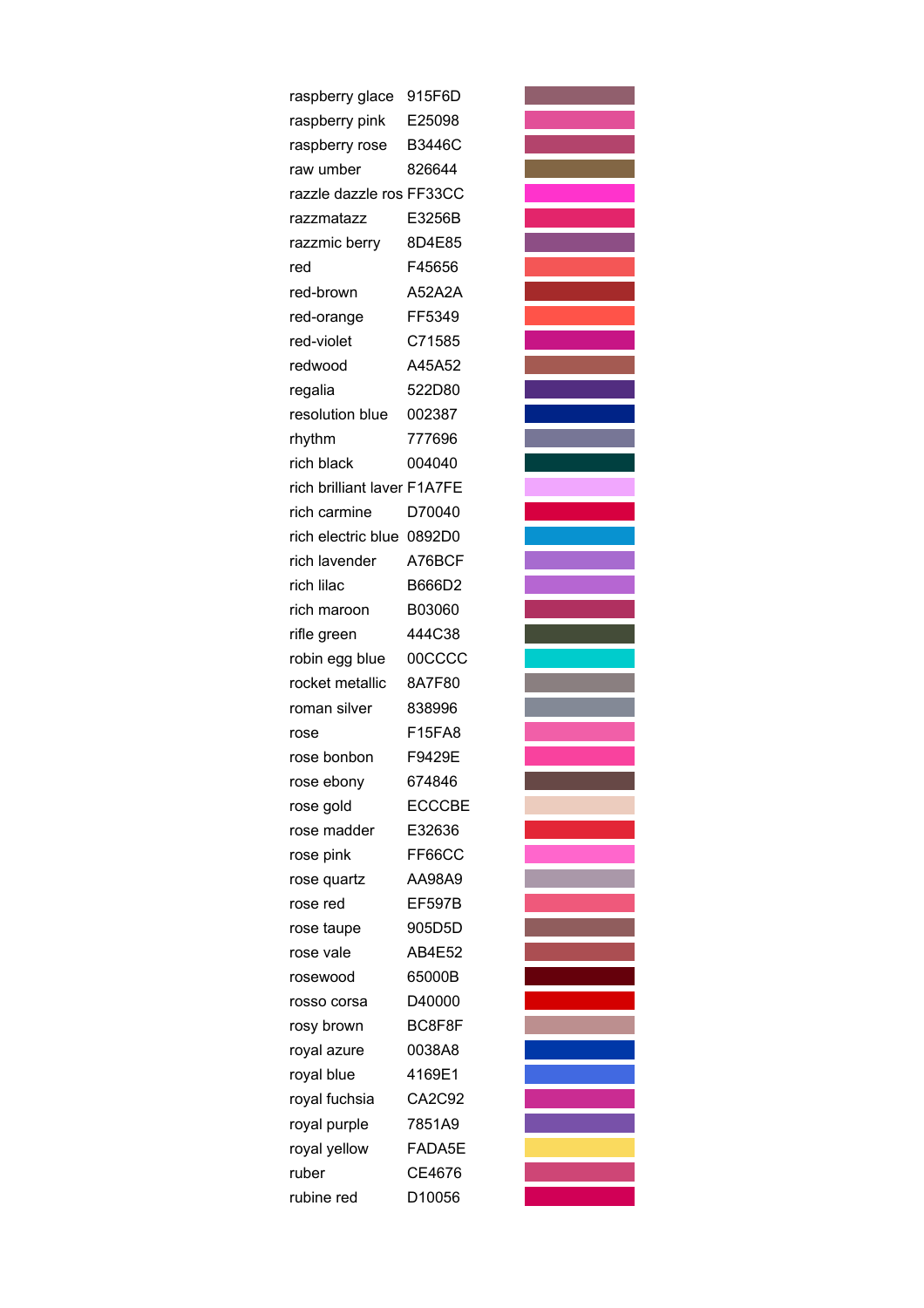| ruby                     | E0115F        |
|--------------------------|---------------|
| ruby red                 | 9B111E        |
| ruddy                    | FF0028        |
| ruddy brown              | <b>BB6528</b> |
| ruddy pink               | E18E96        |
| rufous                   | A81C07        |
| russet                   | 80461B        |
| russian green            | 679267        |
| russian violet           | 32174D        |
| rust                     | B7410E        |
| rusty red                | DA2C43        |
| sacramento state 00563F  |               |
| saddle brown             | 8B4513        |
| safety orange            | FF7800        |
| safety yellow            | <b>EED202</b> |
| saffron                  | F4C430        |
| salmon                   | FA8072        |
| salmon pink              | <b>FF91A4</b> |
| sand                     | C2B280        |
| sand dune                | 967117        |
| sandstorm                | <b>ECD540</b> |
| sandy brown              | F4A460        |
| sandy taupe              | 967117        |
| sangria                  | 507D2A        |
| sap green                | 507D2A        |
| sapphire                 | 0F52BA        |
| sapphire blue            | 0067A5        |
| satin sheen gold CBA135  |               |
| scarlet                  | FF2400        |
| schauss pink             | FF91AF        |
| school bus yellov FFD800 |               |
| screamin' green          | 66FF66        |
| sea blue                 | 006994        |
| sea green                | 2E8B57        |
| seal brown               | 59260B        |
| seashell                 | FFF5EE        |
| selective yellow         | FFBA00        |
| sepia                    | 704214        |
| shadow                   | 8A795D        |
| shampoo                  | FFCFF1        |
| shamrock green           | 009E60        |
| sheen green              | 8FD400        |
| shimmering blusl D98695  |               |
| shocking pink            | FC0FC0        |
| sienna                   | 882D17        |
| silver                   | D4D4D4        |

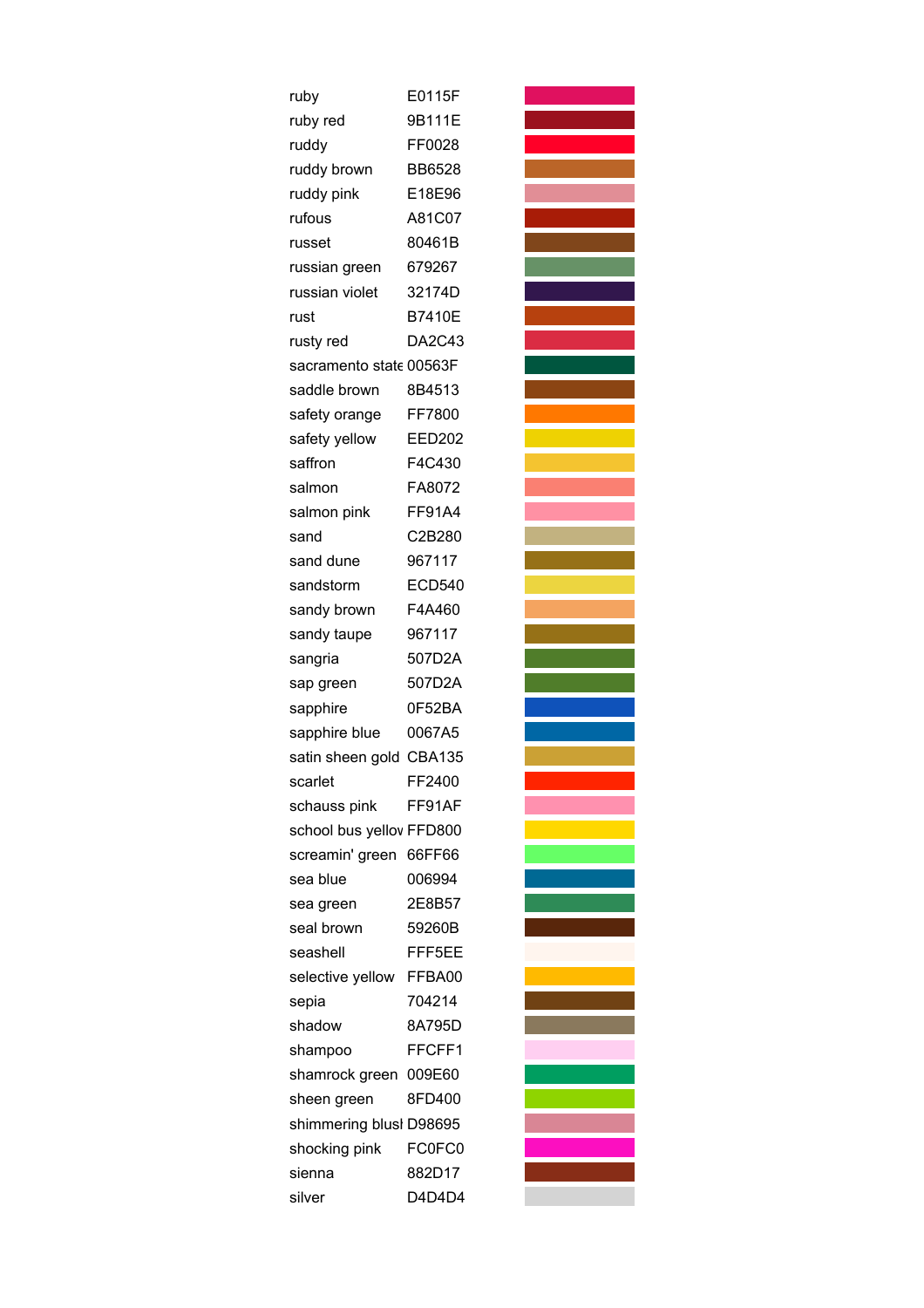| silver chalice             | <b>ACACAC</b> |
|----------------------------|---------------|
| silver lake blue           | 5D89BA        |
| silver pink                | C4AEAD        |
| silver sand                | BFC1C2        |
| sinopia                    | CB410B        |
| skobeloff                  | 007474        |
| sky blue                   | 87CEEB        |
| sky magenta                | CF71AF        |
| slate blue                 | 6A5ACD        |
| slate gray                 | 708090        |
| smalt                      | 003399        |
| smitten                    | C84186        |
| smoke                      | 738276        |
| smokey topaz               | 832A0D        |
| smoky black                | 100C08        |
| snow                       | <b>FFFAFA</b> |
| soap                       | CEC8EF        |
| sonic silver               | 757575        |
| spanish bistre             | 807532        |
| spanish blue               | 0070B8        |
| spanish carmine            | D10047        |
| spanish crimson            | E51A4C        |
| spanish gray               | 989898        |
| spanish orange             | E86100        |
| spanish sky blue 00FFFF    |               |
| spanish viridian           | 007F5C        |
| spartan crimson            | 9E1316        |
| spiro disco ball           | 0FC0FC        |
| spring bud                 | A7FC00        |
| spring green               | 00FF7F        |
| st. patrick's blue 23297A  |               |
| star command bli 007BB8    |               |
| steel blue                 | 4682B4        |
| steel pink                 | CC33CC        |
| stil de grain yello FADA5E |               |
| stizza                     | 990000        |
| stormcloud                 | 4F666A        |
| straw                      | E4D96F        |
| strawberry                 | FC5A8D        |
| sunglow                    | FFCC33        |
| sunray                     | E3AB57        |
| sunset                     | FAD6A5        |
| sunset orange              | <b>FD5E53</b> |
| super pink                 | CF6BA9        |
| tan                        | D2B48C        |
| tangelo                    | F94D00        |
|                            |               |

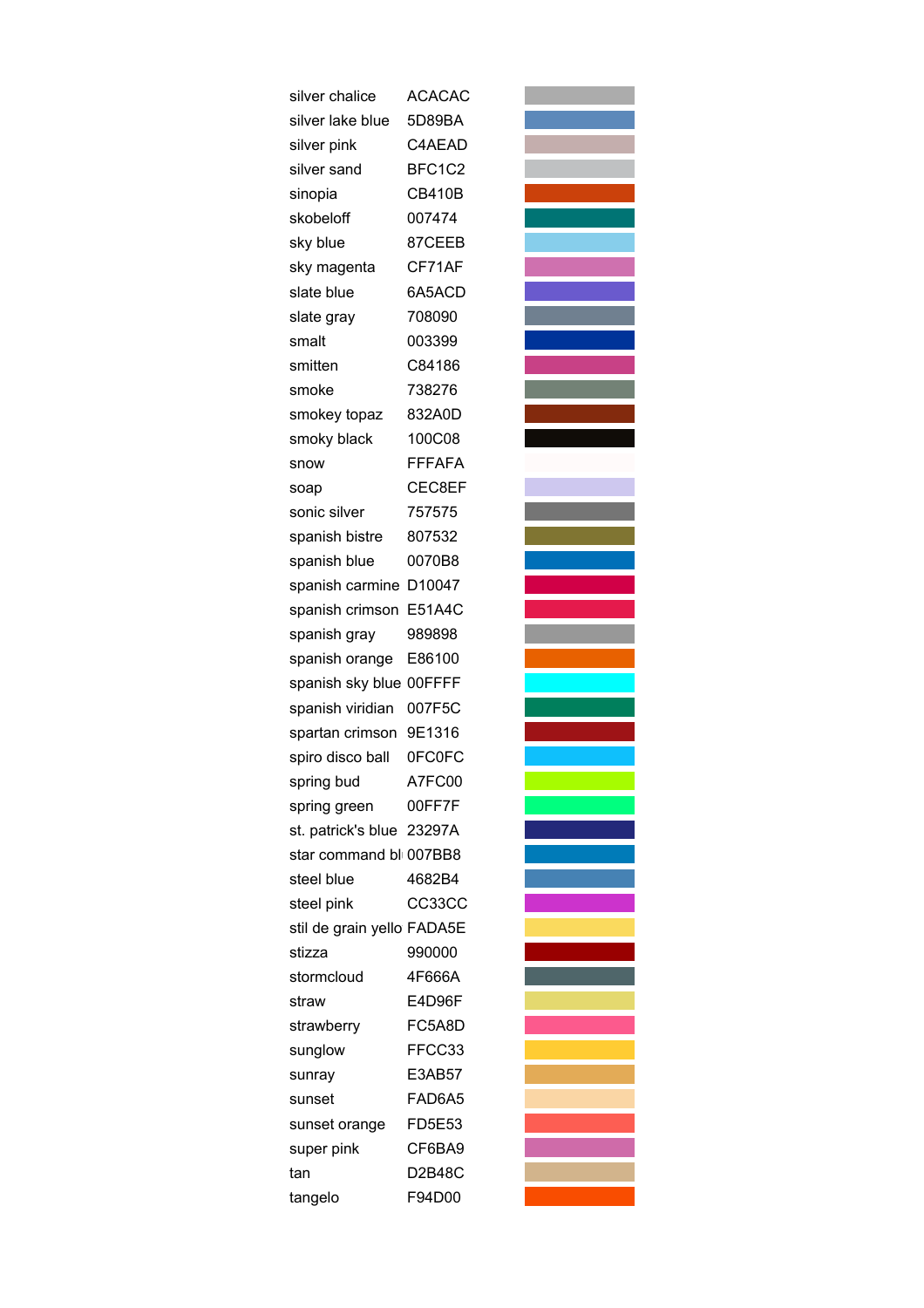| tangerine                  | F28500        |
|----------------------------|---------------|
| tangerine yellow FFCC00    |               |
| tango pink                 | E4717A        |
| taupe                      | 483C32        |
| taupe gray                 | 8B8589        |
| tea green                  | D0F0C0        |
| tea rose                   | F88379        |
| teal                       | 008080        |
| teal blue                  | 367588        |
| teal deer                  | 99E6B3        |
| teal green                 | 00827F        |
| telemagenta                | CF3476        |
| terra cotta                | E2725B        |
| thistle                    | D8BFD8        |
| thulian pink               | DE6FA1        |
| tickle me pink             | FC89AC        |
| tiffany blue               | 0ABAB5        |
| tiger's eye                | E08D3C        |
| timberwolf                 | DBD7D2        |
| titanium yellow            | <b>EEE600</b> |
| tomato                     | FF6347        |
| toolbox                    | 746CC0        |
| topaz                      | FFC87C        |
| tractor red                | <b>FD0E35</b> |
| trolley grey               | 808080        |
| tropical rain fores 00755E |               |
| true blue                  | 0073CF        |
| tufts blue                 | 417DC1        |
| tulip                      | <b>FF878D</b> |
| tumbleweed                 | DEAA88        |
| turkish rose               | B57281        |
| turquoise                  | 40E0D0        |
| turquoise blue             | 00FFEF        |
| turquoise green            | A0D6B4        |
| tuscan                     | FAD6A5        |
| tuscan brown               | 6F4E37        |
| tuscan red                 | 7C4848        |
| tuscan tan                 | A67B5B        |
| tuscany                    | C09999        |
| twilight lavender          | 8A496B        |
| tyrian purple              | 66023C        |
| ua blue                    | 0033AA        |
| ua red                     | D9004C        |
| ube                        | 8878C3        |
| ucla blue                  | 536895        |
| ucla gold                  | FFB300        |

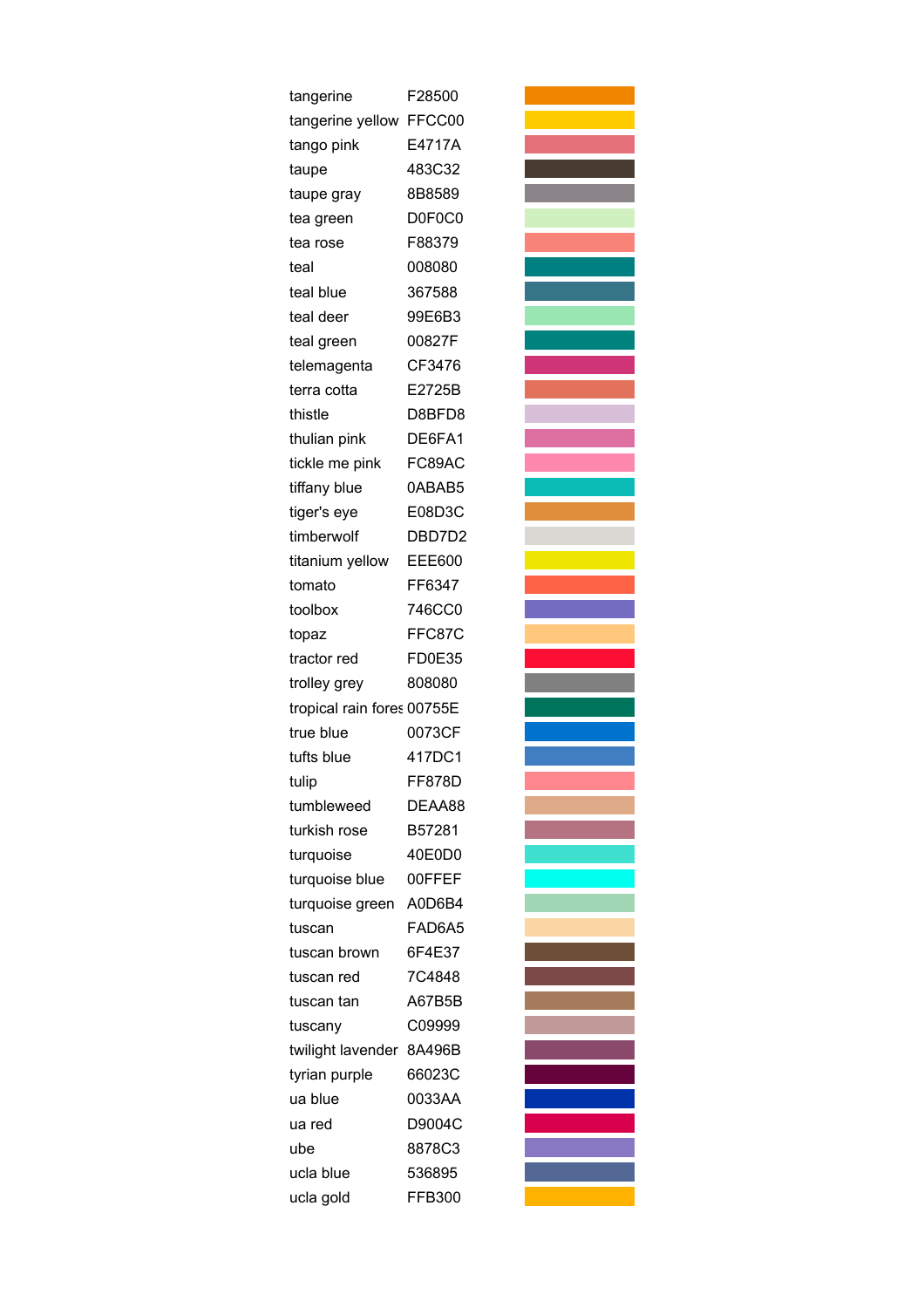| ufo green                 | 3CD070         |
|---------------------------|----------------|
| ultra pink                | FF6FFF         |
| ultramarine               | 3F00FF         |
| ultramarine blue 4166F5   |                |
| umber                     | 635147         |
| unbleached silk FFDDCA    |                |
| united nations bli 5B92E5 |                |
| unmellow yellow FFFF66    |                |
| up forest green           | 014421         |
| up maroon                 | AE2029         |
| urobilin                  | E1AD21         |
| usafa blue                | 004F98         |
| usc cardinal              | 990000         |
| usc gold                  | FFCC00         |
| utah crimson              | D3003F         |
| vanilla                   | F3E5AB         |
| vanilla ice               | F38FA9         |
| vegas gold                | C5B358         |
| venetian red              | C80815         |
| verdigris                 | 43B3AE         |
| vermilion                 | E34234         |
| veronica                  | A020F0         |
| violet                    | EE82EE         |
| violet-blue               | 324AB2         |
| violet-red                | D02090         |
| viridian                  | 40826D         |
| viridian green            | 009698         |
| vivid auburn              | 922724         |
| vivid burgundy            | 9F1D35         |
| vivid cerise              | <b>DA1D81</b>  |
| vivid orchid              | CC00FF         |
| vivid sky blue            | 00CCFF         |
| vivid tangerine           | <b>FFA089</b>  |
| vivid violet              | 9F00FF         |
| warm black                | 004242         |
| warm white                | FFFDE8         |
| watermelon red            | <b>EE414C</b>  |
| waterspout                | A4F4F9         |
| wenge                     | 645452         |
| wheat                     | F5DEB3         |
| white                     | <b>FFFFFFF</b> |
| white smoke               | F5F5F5         |
| wild blue yonder A2ADD0   |                |
| wild orchid               | D470A2         |
| wild strawberry           | FF43A4         |
| wild watermelon           | FC6C85         |